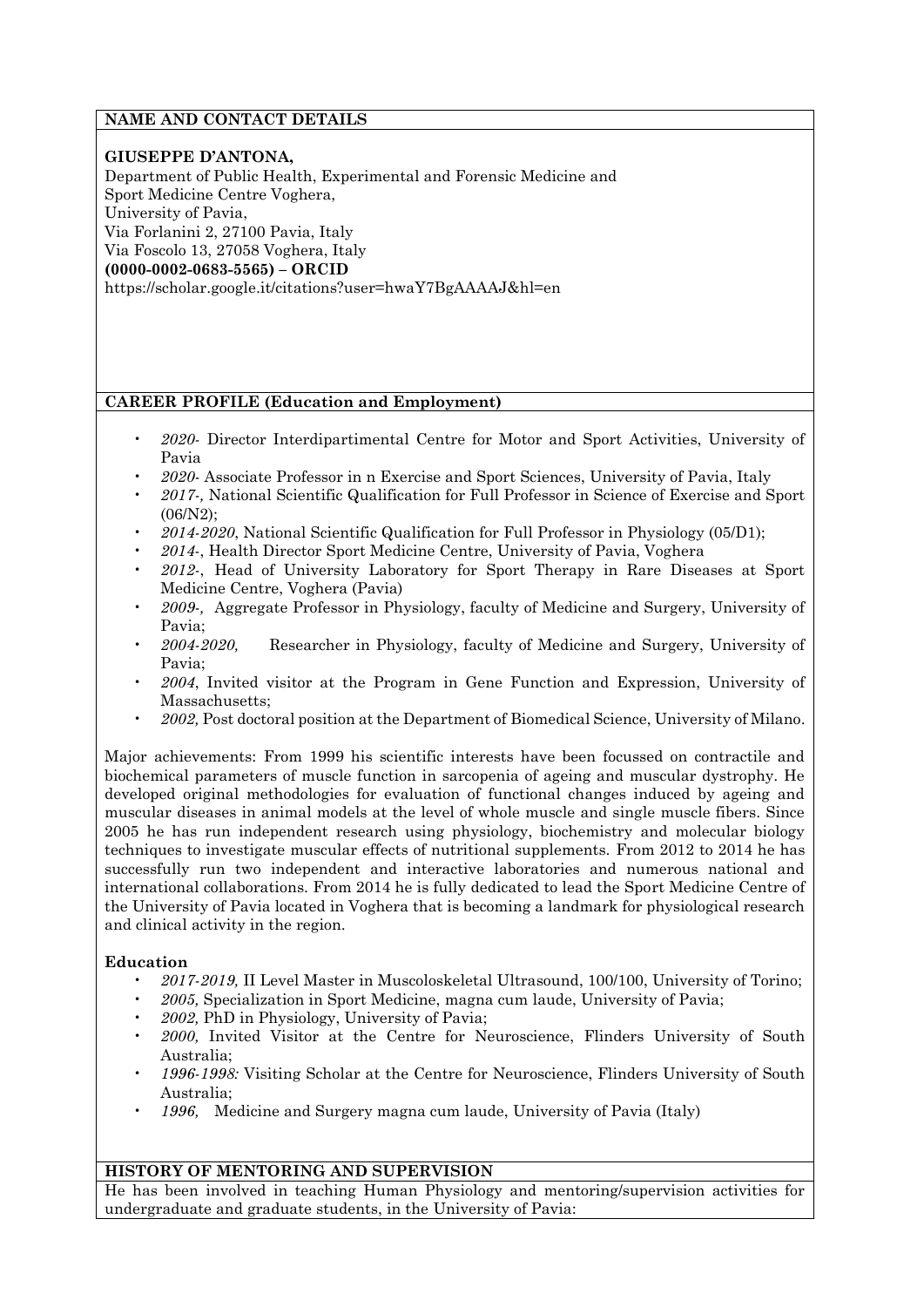- *2004,* Human Physiology at the Faculty of Medicine and Surgery, Course in Sport Sciences
- *2009,* Doctoral course in Physiology and Neuroscience
- *2011,* Human Physiology (module: Respiratory Physiology) at the School of Medicine, Faculty of Medicine and Surgery
- *2011,* Nutraceutical Products Master in the Faculty of Pharmacy

He has been supervisor for the final thesis of more than 50 Bachelors of exercise and sport sciences (BSS), 3 medical doctors, 1 lab technician. He was co-supervisor of PhD students, MSc, Sport Medicine Specialists.

As health director of the Sport Medicine Centre Voghera, he currently supervises, 2 Cardiologists, 1 Nutritionist, 1 Physioterapist, 1 PhD Student, 4 post-graduated BSS scholars, 2 post-graduated BSc scholars.

## **RESEARCH, INNOVATION ACTIVITY**

*2019-,* Scientific collaboration with Syform,<http://www.syform.com/> finalized to optimization of food supplements mixtures in sports.

*2017, -*Metrominuto Voghera: Sustainable mobility project in Voghera (in collaboration with Comune di Voghera and ASST Pavia), selected as "Best Practice" by the Italian Federation Hospital Healthcare Companies in 2018*.*

*2016-,* Scientific collaboration with Siit - Innovative Health Food Supplements <http://www.siitgroup.com/> finalized to optimization of food supplements mixtures;

*2016-2018,* Scientific collaboration with Laborest <http://www.laborest.com/> finalized to optimization of food supplements mixtures in health and disease;

*2012-,* Founded the Laboratory for Motor Activities in Rare Diseases (LUSAMMR) at the Sport Medicine Centre Voghera (Pv) Italy;

*2012-,* Identification of strategies for sport therapy and nutritional supplementation in sarcopenia and myopathies;

*2005-,* Muscular effects of nutritional supplements and, in particular, supplementations with amino acids, on skeletal muscle structure and function in animal models and humans;

*2005-2010,* Scientific collaboration with amino acids oriented companies (Errekappa Euroterapici Milan <http://www.errekappa.it/> and Professional Dietetics Milan [http://www.professionaldietetics.it/it/\)](http://www.professionaldietetics.it/it/) finalized to optimization of amino acids mixtures composition, and identification of the correct strategies of use in diverse conditions including ageing;

*1999-2005:* Study of contractile and biochemical parameters of muscle function in presence of atrophy and muscular dystrophies.

*1998,* Acquisition of electrophysiological techniques at the Centre of Neuroscience, Flinders University of South Australia;

*1998-1999,* Study of the role of sex hormones on electrogenesis and oxidative stress of the heart in small mammals;

*1996-1997,* Study of the role of enteric neurones in shaping the intestinal motor function of small mammals through intracellular and extracellular recordings from enteric neurones and smooth muscle cells and spatio temporal video recordings of gut motility.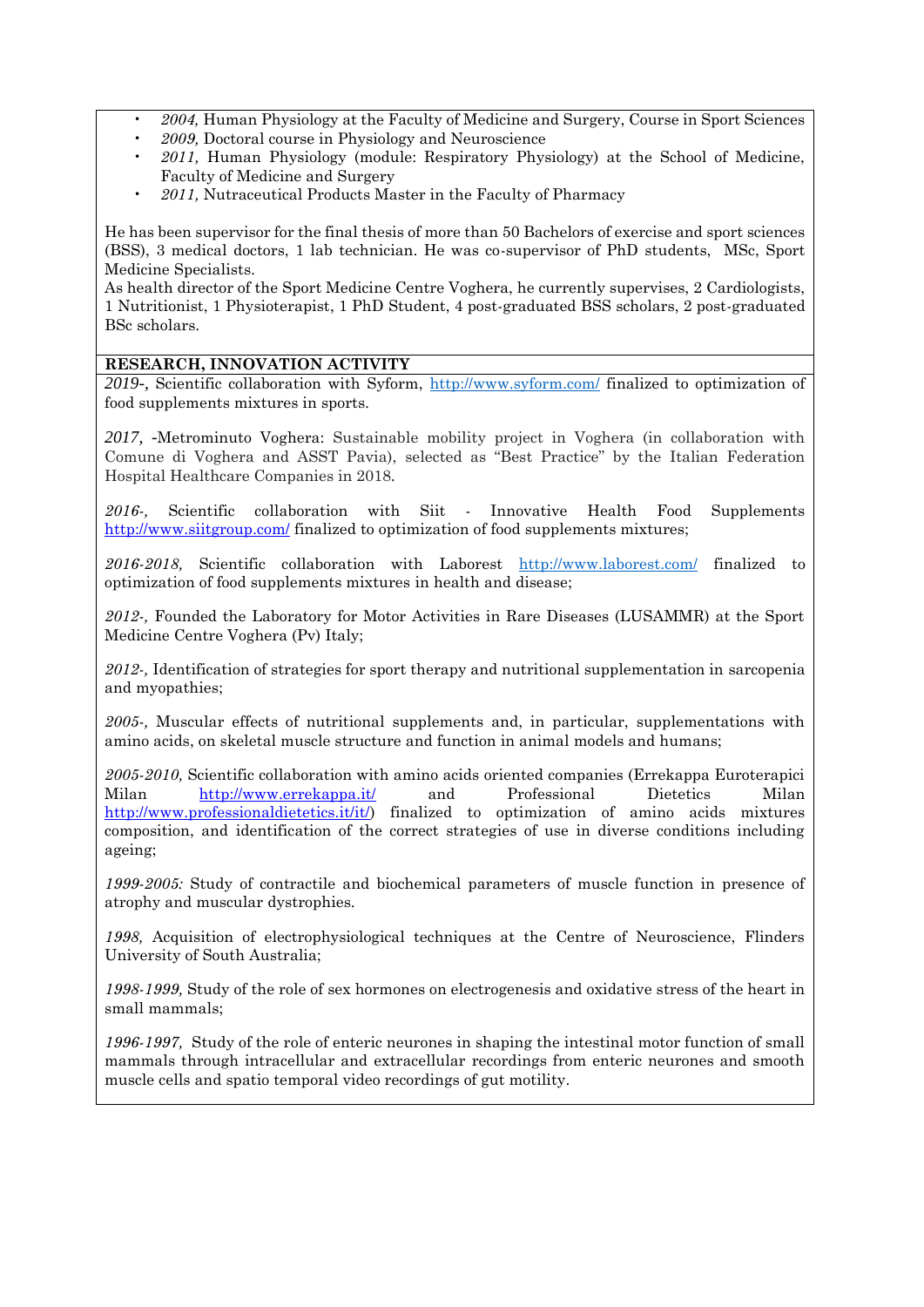Google scholar lists the candidate as **#2 In the world** in 'Nutritional Supplementation', and in the **top 20# globally** for 'Muscle Physiology'

Since 2005 he has run an independent research on the effects of nutritional supplementations on the skeletal muscle of the young and the elderly. In 2012 he founded the laboratory for Motor Activities in Rare Diseases at the Sport Medicine Centre of the University of Pavia, devoted to the identification of strategies for sport and nutritional therapy from "bench to bedside".

Invited speaker at high profile **national and international conferences** for example:

- *2019*; invited speaker at the 3rd International Summit Forum on "Exercise and Healthy China 2030" June 10-12 Beijing China
- *2019;* invited speaker at the 2nd European Society of Sport Nutrition meeting: March 22- 23, Milano (Italy);
- *2019,* invited chair at 10th Forum Multidisciplinare di Nutrizione: "Nutrizione, Integrazione e complicanze dell'obesità" March 22-23, Milano (Italy);
- *2017;* invited Chair 5th National day for Facioscapularhumeral dystrophy (FSHD): Il registro nazionale italiano per la distrofia muscolare fascioscapolomerale: un modello da esportare, September 23, Modena (Italy), Chair of the session "Physical activity in FSHD";
- *2017,* invited Chair 7th Forum Multidisciplinare di Nutrizione: Pianeta Nutrizione & Integrazione. "Nutrition Amino Acids and Health" Scientific Committee S. Bernasconi and M. Carruba, June 27, Milano (Italy);
- *2016*, 4th International Congress on updates and advances in clinical nutrition and orthomolecular medicine, June 17-18, Valencia (Spain);
- *2016,* 7th Forum Multidisciplinare di Nutrizione: Pianeta Nutrizione & Integrazione: Scientific Committee S. Bernasconi and M. Carruba, May 7, Milano (Italy), Chair of the session "Nutrition and supplements";
- *2015,* 9th Advanced Workshop of Sports Medicine «Vincenzo Baiamonte», October 15-18 Ettore Majorana Foundation, Erice (Italy);
- *2015*, 4th National day for Facioscapularhumeral dystrophy (FSHD): Il registro nazionale italiano per la distrofia muscolare fascioscapolomerale: un modello da esportare, October 21, Modena (Italy), Chair of the session "Physical activity in FSHD";
- *2015,* 6th Forum Multidisciplinare di Nutrizione: Pianeta Nutrizione & Integrazione. "Nutrition Amino Acids and Health" Scientific Committee S. Bernasconi and M. Carruba, June 27, Milano (Italy);
- *2014*, Keynote speaker at 9th International Conference on Strength Training (ICST), October 23-25 Abano Terme (Italy)
- *2014,* Lectio Magistralis: "Longevity and sport" at the 8th Advanced Workshop of Sports Medicine «Vincenzo Baiamonte», October 23-26 Ettore Majorana Foundation, Erice (Italy);
- *2014*, Scuola Permanente in Ortopedia, Riabilitazione, Traumatologia, Ricerca e Medicina dello Sport, University of Turin, September 23, Torino (Italy);
- *2014,* European College Sport Science workshop titled **"**Ageing of the musculoskeletal system of the football players: implications for joint health" within the 2nd Science of Football summit (Isokinetic), March 22-23, Milano (Italy);
- *2014*, Chair at the conference "La Nutrizione Clinica e la salute dell'osso e del muscolo in ambito geriatrico: dal razionale scientifico agli aspetti pratici", Istituto di Riabilitazione Regina Margherita, Ottobre 10, Pavia (Italy);
- *2014*, 5th Forum Multidisciplinare di Nutrizione: Pianeta Nutrizione & Integrazione. Scientific Committee S. Bernasconi and M. Carruba, May 6, Parma (Italy);
- *2013,* NutriMi, VIII International forum on Practical Nutrition, April 18-19, Milano (Italy);
- *2013*, 5th National Workshop "Città sane: il diritto alla salute dell'infanzia" November 20, Pavia (Italy);
- *2012,* International Congress: "Advances in nutrition and training in soccer", October 26, Firenze (Italy);
- *2011*, 2nd National day for Facioscapularhumeral dystrophy (FSHD): results and perspectives, October 21, Modena (Italy);
- *2011*, 5th National Congress SIRAS, Società Italiana di Riabilitazione ed Alta Specializzazione, December 2, Pavia (Italy)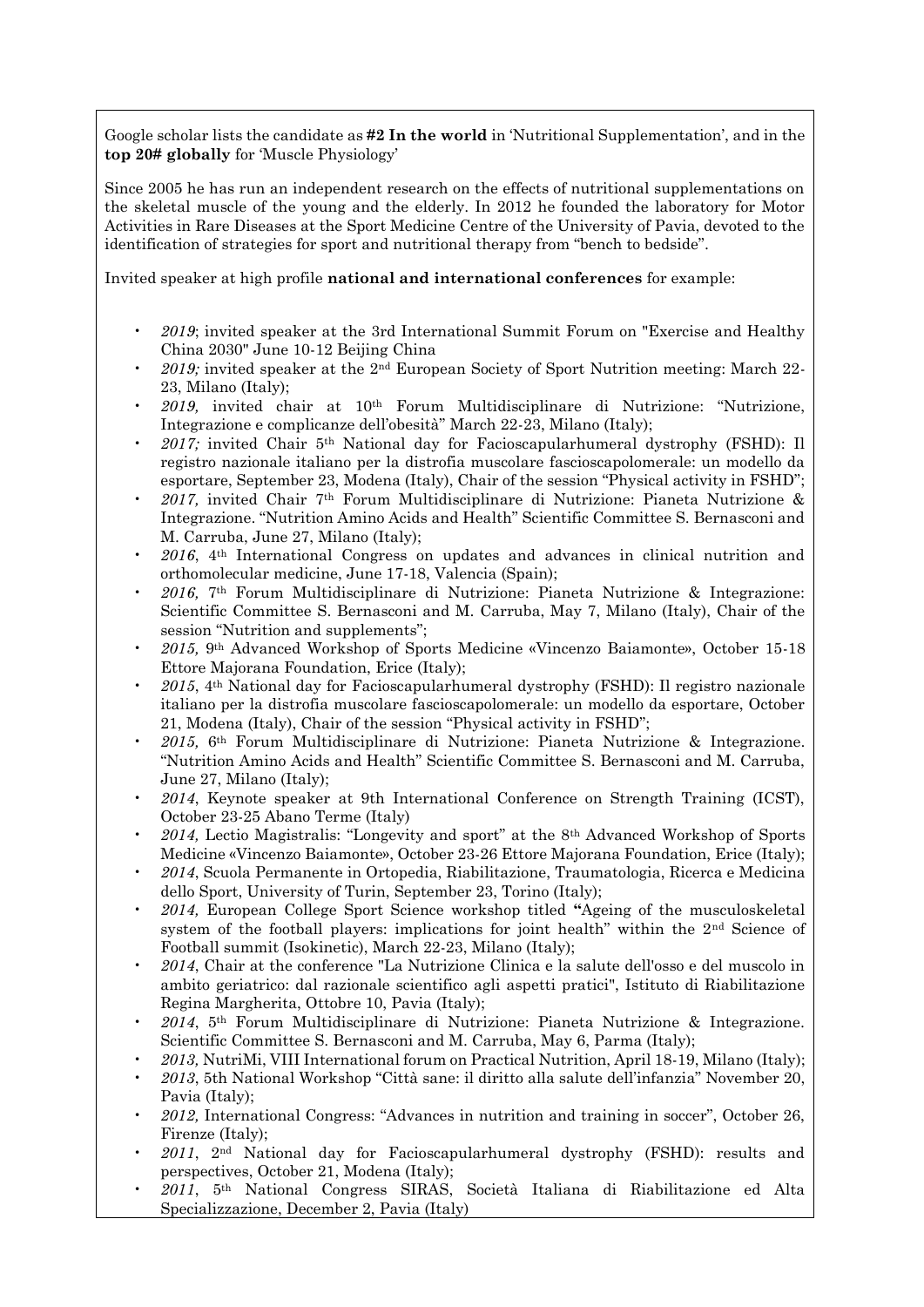- *2010,* Special session **"**Electrical stimulation for testing and training in exercise and sports**"** International Society of Electromyography and Kinesiology (ISEK) meeting, Aalborg (DK), June 2010 (Denmark);
- *2010*, Symposium "Clinical and metabolic effects of a cluster of branched chain amino acids" organized by ADI Associazione Italiana Dietetica e Nutrizione Clinica Torino (Italy)
- *2009,* Themed meeting "Human and Exercise Physiology" of the Physiological Society, King's College London (UK);
- *2008,* Invited Chair for poster session [PP-PM04] Physiology 4 at the 13th at the annual Congress of the European College of Sport Science (ECSS), Estoril (Portugal);
- *2008,* Satellite Symposium, "Atrophy and Hypertrophy" at the annual congress of Isokinetic, Bologna (Italy);
- *2007,* 11° Turkish Sport Medicine Congress, Antalya (Turkey);
- *2007,* 12th Annual Congress of the European College of Sport Science (ECSS), Jyväskylä (Finland);
- *2007,* King's College Physiology Seminar Series, The Physiological Society, London (UK);
- *2004,* Symposium Ageing Of The Motor System:" From Single Cells To Whole Body Performance" of the 6th World Congress on ageing and physical activity" London (Ontario, Canada);

## **Conference organization**, in particular:

- *2019,* Scientific organization of the International Satellite Symposium of the Italian Association of Myology "Physical exercise: pros and cons for taking care myopathic patients", Pavia, Fondazione Mondino, 5 June
- *2018,* Scientific organization: International IV Symposium Whole Body Electrostimulation, Firenze 26 May
- *2016,* Scientific organization: Sport, nutrizione e terapia farmacologica: un approccio integrato per il miglioramento della salute e della qualità di vita delle persone, Chiavari 2 March
- *2016,* Scientific organization: Attività motoria e Nordic Walking adattati alla malattia di Parkinson, Voghera 3/4 December
- *2016,* Scientific organization: Attività motoria adattata alla malattia di Parkinson, Voghera 22 April

He received numerous **measures of esteem**, in particular:

- *2018,* Invited Program Committee Member 4th International Congress in Sport Sciences Research and Technology Support (icSPORTS), Seville, Spain, chair Ian Cabri
- *2017,* Invited Program Committee Member 4th International Congress in Sport Sciences Research and Technology Support (icSPORTS), Porto, Portugal, chair Ian Cabri
- *2016,* Invited Program Committee Member 4th International Congress in Sport Sciences Research and Technology Support (icSPORTS), Porto, Portugal, chair Ian Cabri
- *2016,* Invited Program Committee Member 4th International Congress in Sport Sciences Research and Technology Support (icSPORTS), Porto, Portugal, chair Ian Cabri
- *2015,* Invited Program Committee Member 3rd International Congress in Sport Sciences Research and Technology Support (icSPORTS), Lisbon, Portugal, chair Ian Cabri
- *2014,* Invited Lead Guest Editor for the Special issue "Nutrients and Muscle Disease" in BioMed Research International;
- *2014,* Invited Program Committee Member 2nd International Congress in Sport Sciences Research and Technology Support (icSPORTS), Rome, Italy, chair Ian Cabri.
- *2013,* Invited Program Committee Member 1st International Congress in Sport Sciences Research and Technology Support (icSPORTS), Algarve, Portugal, chair Ian Cabri;
- *2010,* Journal cover in Cell Metabolism for the research article "Branched-chain amino acid supplementation promotes survival and supports cardiac and skeletal muscle mitochondrial biogenesis in middle-aged mice".
- *2003,* Young Investigator Award, European Muscle Conference, Montpellier (France);
- *1999,* Young Researchers Award, University of Pavia.

He is regularly involved in **reviewing activity** for numerous indexed Journal, in particular: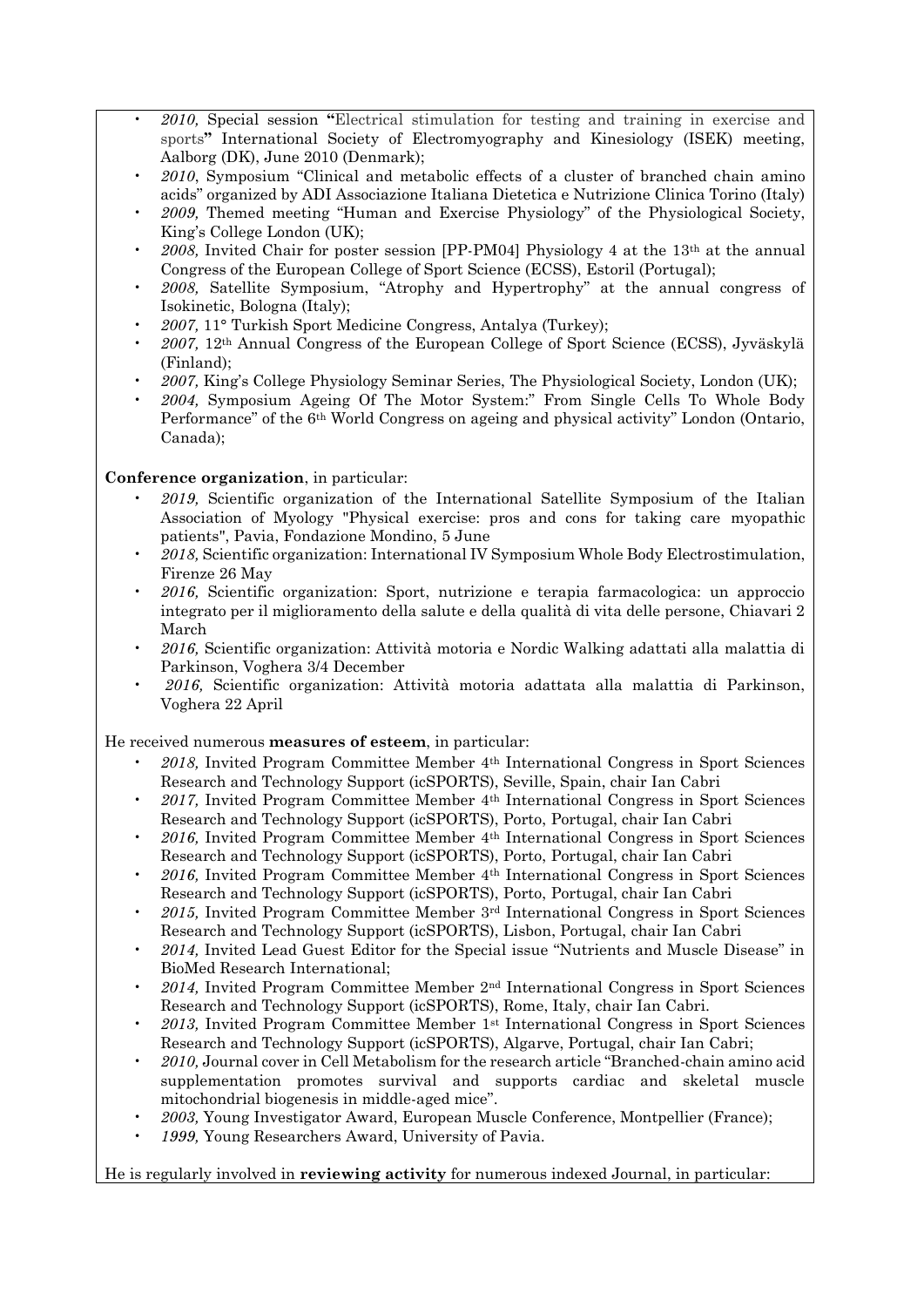Journal of Applied Physiology; Journal of Comparative Physiology; Acta Physiologica Scandinavica; Thorax; European Journal of Physiology; European Journal of Applied Physiology (more than 170 papers reviewed), Current Aging Science; Natural Product Communications, Journal of Physiology, Journal of Anatomy; International Journal of Sports Medicine; Differentiation; Human Movement Science, PLOSone, Scandinavian Journal of Medicine and Science in Sports, ISRN Nutrition, American Journal of Physiology, Experimental Gerontology, Endocrine, Experimental Physiology, Nutritional Neuroscience, EBioMedicine, Frontiers in Physiology, Frontiers in Exercise Physiology

He is involved in **reviewing grant applications** for research agencies as:

Ministry of Health: Program of Relevant National Interest (PRIN)

National Angency for the Evaluation of University system (ANVUR)

Association Française contre les myopathies (AFM)

Rita Levi Montalcini Programme for Young Researchers

He is involved in **editorial activities and boards**, in particular:

- *2020-,* Editor in Chief "Frontiers in Exercise Physiology"
- *2021-*Associated Editor "Muscles" MDPI
- *2020-2021,* Invited Editor Reaserch Topic "Predicting individual responses to exercise interventions" volume II in "Frontiers in Physiology"
- *2020-,* Associated Editor "International Journal of Molecular Sciences"
- *2020*, Invited Editor "Arab Journal of Basic and Applied Sciences" for the special issue: "Determinants and countermeasures to fatigue in health and neuromuscular disease"
- *2019-,* Associated Editor of the "Journal of Science in Sport and Exercise" (SSEJ)
- *2019-,* Invited Editor Special Issue "Muscle Strength and Muscle Quality in Relation to Nutrition" in "Nutrients"
- *2018-2019,* Invited Editor Reaserch Topic "Predicting individual responses to exercise interventions" in "Frontiers in Physiology"
- *2018-,* Associated Editor of the "Evidence-Based Complementary and Alternative Medicine"
- *2016-,* Associated Editor of "Frontiers in Physiology: Skeletal muscle Physiology"
- *2016-,* Associated Editor of "Frontiers in Physiology: Exercise Physiology"
- *2014,* Invited Lead Guest Editor for the Special issue Nutrients and Muscle Disease in "BioMed Research International";
- *2014-,* Editorial Board of the "Journal of nutrition and nutritional epidemiology";
- *2012-2015,* Advisory Board of "Sport Science for Health";
- *2012-2017,* Advisory Board of "Scholarly Research Network";
- *2012-2017,* Advisory Board of "Dataset Papers in Medicine";
- *2011-,* Scienza e Sport (Scientific Committee);
- *2008-,* Advisory Board of the "European Journal of Applied Physiology".

He is or has been member of national and international **scientific societies**, in particular:

- *2018*-, Italian Society for Motor Sciences;
- *2010-,* Italian Society for Obesity;
- *2008-,* European College of Sport Science;
- *2008-2012,* The Physiological Society;
- *2005-,* Italian Sport Medicine Federation;
- *2002-2019,* Italian Physiological Society;
- *2001-,* European Society for Muscle Research;
- *2001-2007,* Biophysical Society;

He is institutionally involved in **research-related activities**, in particular:

- *2018-* Vice President of CRIAMS Interdepartmental Centre for Motor and Sport Activities, University of Pavia (CRIAMS)
- *2016-*, Member of the Technical-Scientific Board of Centro Universitario Sportivo di Pavia (CUS);
- *2015-2019*, In charge of the Animal House Facility of the Maugeri Foundation, Pavia (Italy);
- *2014-2019,* Vice-Chair of the Animal Wealth Committee of the University of Pavia;
- *2013-2014,* Vice-Chair of the Animal Ethic Committee of the University of Pavia;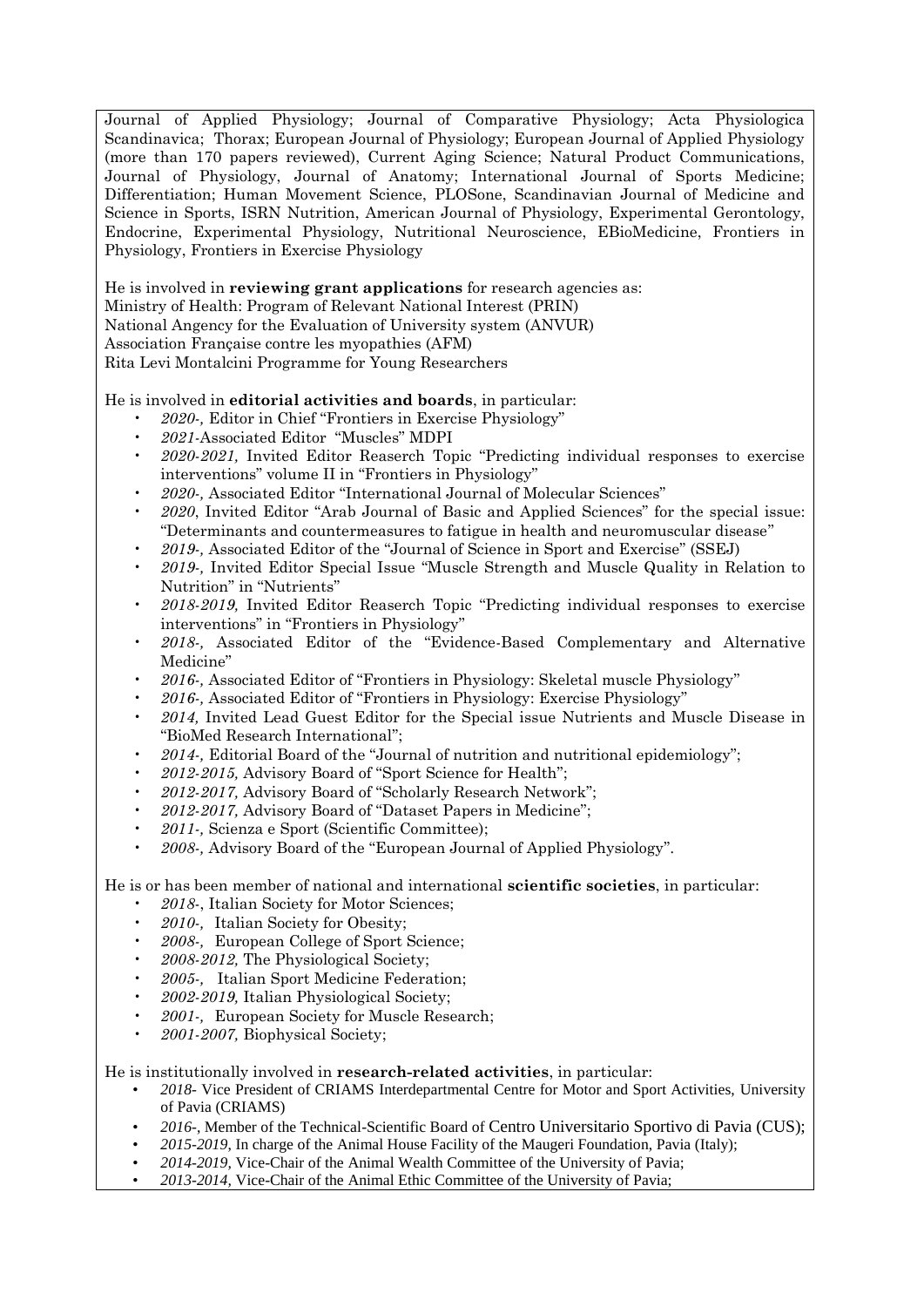- *2012-,* Member of the Technical-Scientific Board of the Interdepartmental Centre for Motor and Sport Activities, University of Pavia (CRIAMS);
- *2010-2013, Vice*-Chair of the Animal Ethic Committee of the University of Pavia;
- *2009-2015,* In charge of the Animal House Facility of the Department of Molecular Medicine, University of Pavia;
- *2008-2014,* Member of the Technical-Scientific Board of the Sport Medicine Centre, Maugeri Foundation, Pavia (Italy).

He is regularly involved in **teaching activities**, in particular:

- *2020*-Invited teache II level University Master (University of Napoli Federico II, Faculty of Pharmacy) titled: Nutraceutical Products
- *2019* Invited Teacher at the Summer School "Exercise muscle in health and disease" (III Edition, Santa Chiara Hospital, University of Pisa,
- *2017-* Regular Teacher in Advanced Course in "Fat Free Mass, protein and amino acids metabolism in health and disease" Medicine and Surgery, University of Pavia,
- *2017-* Tutor at PhD in Biomedical Sciences, track in Physiology, University of Pavia,
- *2012-,* Regular teacher in the School for Nutrition and Integration in Sports (Sanis),
- *2011-2018,* Regular teacher in II level University Master (University of Pavia, Faculty of Pharmacy) titled: Nutraceutical Products,
- *2011-* Regular teacher of Physiology at the School of Medicine, Course in Prevention in Work Places, University of Pavia (Italy),
- *2010-2015,* Regular teacher of Human Physiology (module: Respiratory Physiology) at the School of Medicine, Faculty of Medicine and Surgery, University of Pavia (Italy),
- *2009-2016* Member of the Bord of PhD in Physiology and Neuroscience, University of Pavia,
- *2004-2011,* Regular teacher of Neurophysiology at the Italian Institute of Psychotherapy (IIP, Director Prof. M.T. Bonaccorsi), c/o Foundation Francesco Bonaccorsi, Milan (Italy),
- *2006-,* Regular teacher of Human Physiology at the Faculty of Medicine and Surgery, Course in Sport Sciences, University of Pavia (Italy),
- *1998-2004,* Teaching Assistant of Human Physiology at the Faculty of Medicine of the University of Pavia and Teaching assistant of Psychobiology at the Faculty of Philosophy of the University of Pavia.

# **Grant proposals**, in particular:

He has participated as Team component or Principal investigator in numerous national and international funded grant proposals (Programs of Relevant National Interest, from 2000-); European Community (PENAM 2001-2004; Better Ageing 2002-2005); Italian Space Agency (2001- 2003; 2006-2009); Telethon Onlus (2003-2006), Cariplo 2018, Prin 2018,2020; Horizon-HLTH-2021-Disease-04

## **Grant proposals funded as Principal Investigator**, in particular:

- *2015,* University of Pavia, selected for crowdfunding on the platform [www.universitiamo.eu:](http://www.universitiamo.eu/) #Sport4Therapy: together the mission is possible. Role: PI;
- *2014-2017,* AFM Association Française contre les myopathies: Study of the role of fatigue in muscle degeneration in Facioscapulohumeral dystrophy. Months: 24. Role: PI;
- *2009;* PRIN: Anti-ageing effects of branched chain amino acids in mammals: role of mitochondrial biogenesis. Months: 24. Role: Team PI;
- *2007;* PRIN: Cellular and Molecular mechanisms involved in muscle plasticità induced by neuromuscular electrical stimulation in young and elderly subjects. Months: 24. Role: Team PI.

**Clinical activities**, in particular:

*2021-*Field Medical Coordinator LBA Basket Bertram Yatch Derthona

*2014-,* Health Director at the Sport Medicine Centre Voghera, University of Pavia

*2012-,* Clinical consultant in Sport Medicine at the Sport Medicine Centre Voghera, University of Pavia

*2012-2014,* Clinical consultant in Sport Medicine at Domus Medica, Vigevano, Italy *2012-2014,* Clinical consultant in Sport Medicine at Clastmed, Casteggio, Italy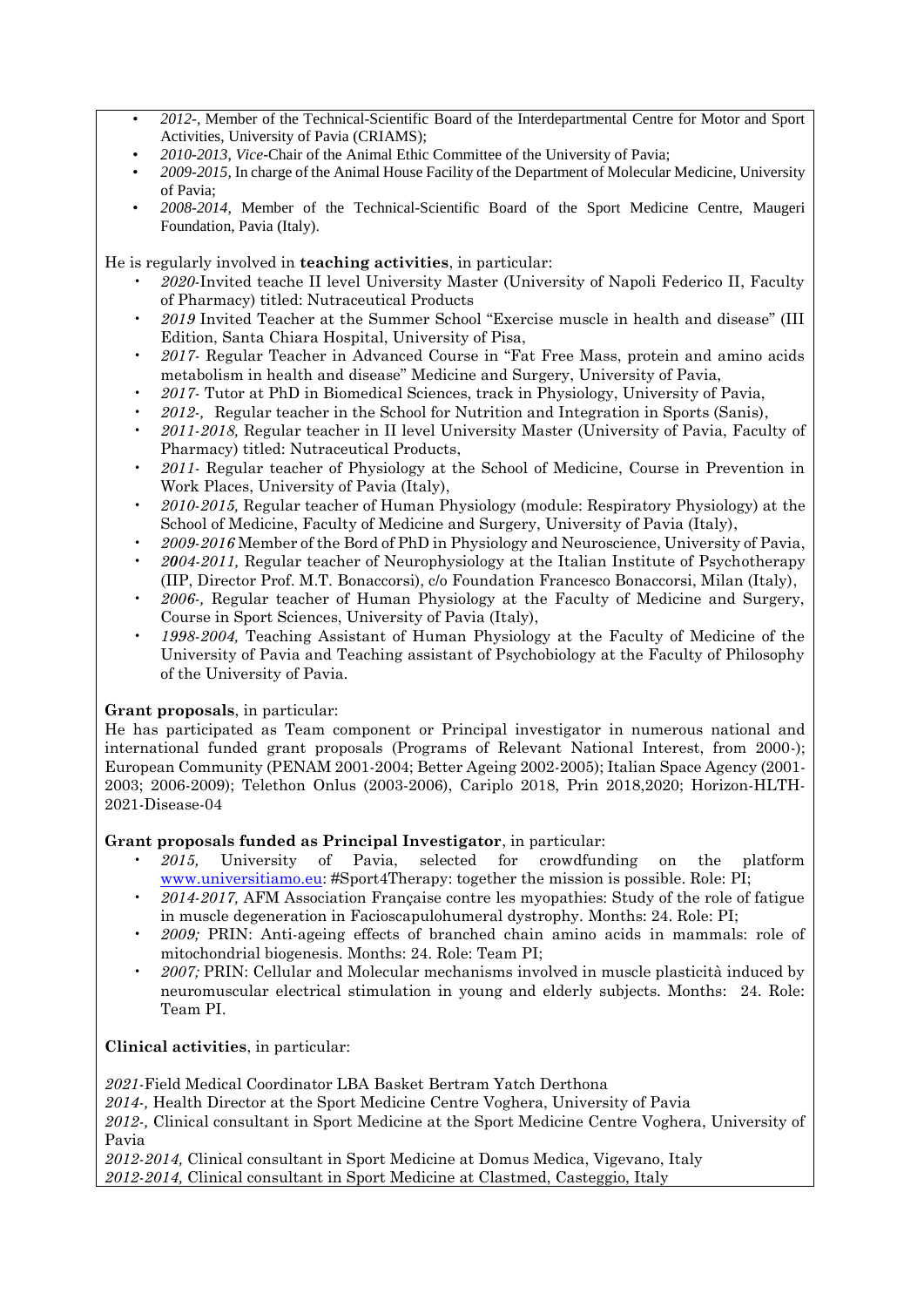## **SECTION 2 – Publication Listing**

|                                                                                                                                                                                                                                                     | Google  | <b>Scopus</b> |  |  |  |  |
|-----------------------------------------------------------------------------------------------------------------------------------------------------------------------------------------------------------------------------------------------------|---------|---------------|--|--|--|--|
| <b>Total citations</b>                                                                                                                                                                                                                              | Scholar |               |  |  |  |  |
| Number                                                                                                                                                                                                                                              | 7831    | 5140          |  |  |  |  |
| H-Index                                                                                                                                                                                                                                             | 40      | 34            |  |  |  |  |
| FULL LIST OF PUBLICATIONS                                                                                                                                                                                                                           |         |               |  |  |  |  |
| Gualea MR, D'Antona G, Ceriani T, Minelli R. Effects of testosterone on<br>the electrical activity of rat ventricular myocardium. Med Sci Res 1995; 23: 705-707                                                                                     |         |               |  |  |  |  |
| D'Antona G, Pellegrino MA, Rossi R, Naccari Carlizzi C, Reggiani C, Bottinelli<br>R. Disuse induced-atrophy and contractile impairment of human skeletal muscle fibres.<br>Basic Appl Myol 2000; 10 (1&2): 27-32                                    |         |               |  |  |  |  |
| D'Antona G, Gualea MR, and Ceriani T. Effects of gonadectomy,<br>testosterone replacement and supplementation on cardiac action potentials in the rat.<br>Basic Appl Myol 2001; 11(1): 23-29                                                        |         |               |  |  |  |  |
| Brookes SJH, D'Antona G, Zagorodnyuk VP, Humphreys CM, and Costa<br>M. Propagating contractions of the circular muscle evoked by slow stretch in flat sheets of<br>guinea-pig ileum. Neurogastroent Motil 2001; 13(6): 519-531                      |         |               |  |  |  |  |
| D'Antona G, Hennig GW, Costa M, Humphreys CM, and Brookes SJH.<br>Neurogenic and myogenic patterns of motor activity in the guinea pig large intestine.<br>Neurogastroent Motil 2001; 13(5): 483-492                                                |         |               |  |  |  |  |
| Pansarasa O, D'Antona G, Gualea MR, Pellegrino MA, and Marzatico F.<br>"Oxidative stress": effects of mild endurance training and testosterone treatment on rat<br>gastrocnemius muscle. Eur J Appl Physiol 2002 87: 550-555                        |         |               |  |  |  |  |
| D'Antona G, Mecighian A, Bortolotto S, Pellegrino MA, Staffieri A,<br>Bottinelli R, Reggiani Contractile properties and myosin heavy chain isoform composition<br>in single fibre of human laryngeal muscle. J Muscle Res Cell Mot 2002 23: 187-195 |         |               |  |  |  |  |
| Zagorodnyuk VP, D'Antona G, Brookes SJH and Costa. M. Functional<br>GABAB receptors in the guinea-pig nodose ganglion neurones. Auton Neurosci-Basic Clin<br>2002 102(1-2): 20-29                                                                   |         |               |  |  |  |  |

• Pellegrino M A, Canepari M, Rossi R, **D'Antona G**, Reggiani C, and Bottinelli R. Orthologous myosin isoforms and scaling of shortening velocity with body size in skeletal muscles fibres of four mammalian species. J Physiol. 2003 546(Pt 3): 677-89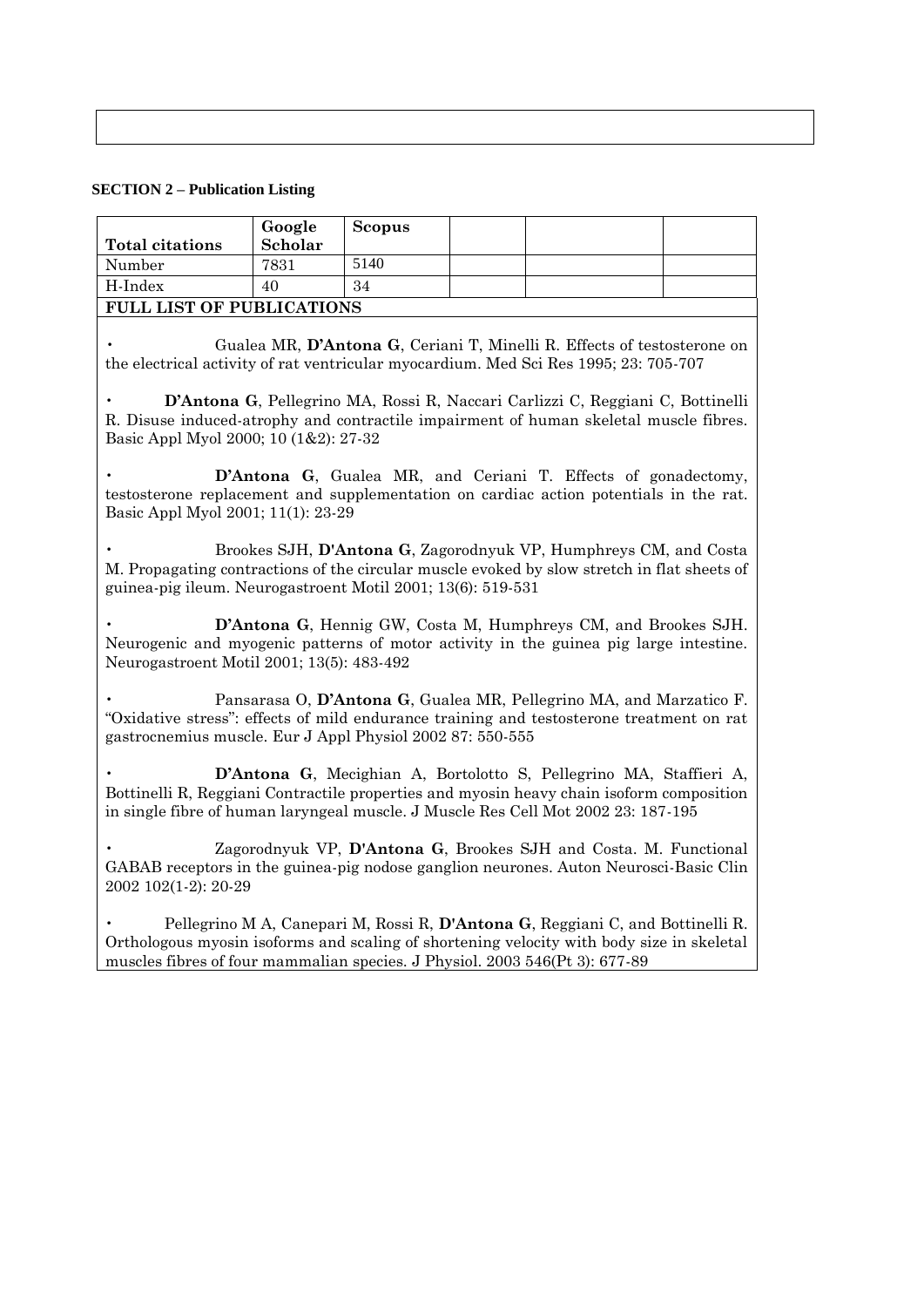• Sampaolesi M, Torrente Y, Innocenzi A, Tonlorenzi R, **D'Antona G**, Pellegrino MA, Barresi R, Bresolin N, De Angelis MG, Campbell KP, Bottinelli R, and Cossu G. Cell therapy of a-sarcoglycan null dystrophic mice through intra-arterial delivery of mesoangioblasts. Science 2003 301: 487-492

• **D'Antona G**, Pellegrino M A, Adami R, Rossi R, Naccari Carlizzi C, Canepari M, Saltin B, and Bottinelli R. The effect of ageing and immobilization on structure and function of skeletal muscle fibres. J Physiol 2003 552: 499-511

• Pellegrino M A, **D'Antona G**, Bortolotto S, Boschi F, Pastoris O, Bottinelli R, Polla B, and Reggiani C. Clenbuterol antagonizes glucocorticoid-induced atrophy and fibre type transformation in mice. Exp Physiol 2004 89: 89-100

• Pasini E, Scarabelli T, **D'Antona G**, and Dioguardi FS. The effect of aminoacid mixture on isolated ischemic heart. Am J Cardiol 2004 8(1): 30-34

• Toniolo L, Patruno M, Maccatrozzo L, Pellegrino MA, Canepari M, Rossi R, **D'Antona G**, Bottinelli R, Reggiani C, and Mascarello F. Fast fibres in a large animal: fibre types, contractile properties and MHC expression in pig skeletal muscle. J Exp Biol 2004 207: 1875-1886

• Polla B, **D'Antona G**, Bottinelli R, Reggiani C. Respiratory muscle fibres: specialisation and plasticity. Thorax 2004 59: 808-17

• Torrente Y, Belicchi M, Sampaolesi M, Pisati F, Meregalli M, **D'Antona G**, Tonlorenzi R, Porretti L, Gavina M, Mamchaoui K, Pellegrino MA, Furling D, Mouly V, Butler-Browne GS, Bottinelli R, Cossu G, Bresolin N. Human circulating AC133(+) stem cells restore dystrophin expression and ameliorate function in dystrophic skeletal muscle. J Clin Invest 2004; 114: 182-95

• Pellegrino M A, Brocca L, Dioguardi FS, Bottinelli R, **D'Antona G**. Effects of voluntary wheel running and aminoacid supplementation on skeletal muscle of mice. Eur J Appl Physiol 2005; 93(5-6): 655-64

• Gabellini D, **D'Antona G**, Moggio M, Prelle A, Zecca C, Adami R, Angeletti B, Ciscato P, Pellegrino MA, Bottinelli R, Green MR and Tupler R. Facioscapulohumeral muscular dystrophy in mice overexpressing FRG1. Nature 2006; 439: 973-7

• **D'Antona G**, Lanfranconi F, Pellegrino MA, Brocca L, Adami R, Rossi R, Moro G, Miotti D, Canepari M, Bottinelli R. Skeletal muscle hypertrophy and structure and function of skeletal muscle fibres in male body builders. J Physiol 2006; 570: 611-27

• Denti M, Rosa A, **D'Antona G**, Sthandier O, De Angelis FA, Nicoletti C, Allocca M, Pansarasa O, Parente V, Musarò A, Auricchio A, Bottinelli R and Bozzoni.I. Body-wide gene therapy of Duchenne Muscular Dystrophy in the mdx mouse model. Proc Natl Acad Sci U S A 2006; 103(10): 3758-63

• Denti M, Rosa A, **D'Antona G**, Sthandier O, De Angelis FA, Nicoletti C, Allocca M, Pansarasa O, Parente V, Musarò A, Auricchio A, Bottinelli R and Bozzoni.I. Human Gene Therapy 2006; 17(5): 565-74

• Sampaolesi M\*, Blot S\*, **D'Antona G**, Granger N, Tonlorenzi R, Innocenzi A, Mognol P, Thibaud J, Galvez B, Barthélémy I, Perani L, Mantero S, Guttinger M, Pansarasa O, Rinaldi C, Cusella De Angelis MG, Torrente Y, Bordignon C, Bottinelli R and Giulio Cossu G. Rescue of muscular dystrophy pathology by mesoangioblast stem cells in Golden Retriever Dogs leads to preservation of motility. Nature 2006 30; 444(7119): 574-9 \* equally contributed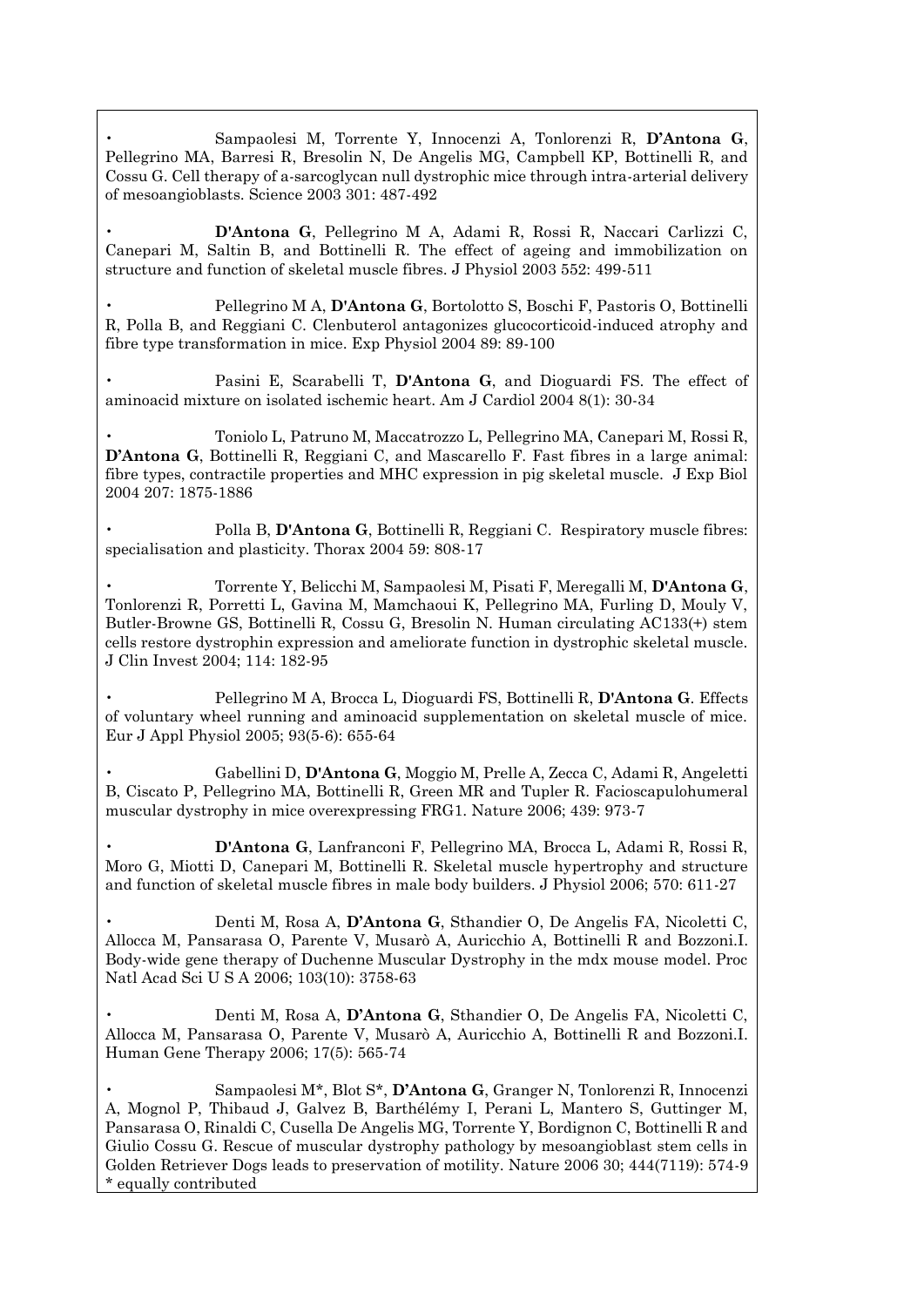• Brunelli S\*, Sciorati C\*, **D'Antona G**, Innocenzi A, Covarello D, Galvez B, Monopoli A, Sanvito F, Bottinelli R, Ongini E, Cossu G and Clementi E. Oral delivery of the NO-releasing drug HCT 1026 delays progression of muscular dystrophy and increases the efficacy of stem cell therapy. Proc Natl Acad Sci U S A 2007; 104(1):264-9 \* equally contributed

• **D'Antona G**, Pellegrino MA, Carlizzi CN, and Bottinelli R. Deterioration of contractile properties of muscle fibres in elderly subjects is modulated by the level of physical activity. Eur J Appl Physiol 2007; 100(5): 603-11

• **D'Antona G**, Brocca L, Pansarasa O, Rinaldi C, Tupler R & Bottinelli R. Structural and functional alterations of muscle fibres in the novel mouse model of facioscapulohumeral muscular dystrophy. J Physiol 2007 584: 997-1009

• Farini A, Meregalli M, Belicchi M, Battistelli M, Parolini D, **D'Antona G**, Gavina M, Ottoboni L, Constantin G, Bottinelli R, and Torrente Y T- and B-lymphocytes depletion has a great effect on the fibrosis of the dystrophic skeletal muscles in the scid/mdx mouse. J Pathol 2007 213(2): 229-38.

• Torrente Y., Belicchi M., Marchesi C., **D'Antona G.**, Cojamagnan F., Pisati F, Gavina M, Tonlorenzi R, Fagiolari G, Lamperti C, Giordano R,. Porretti L, Lopa R, Sampaolesi M, Guglieri M, Vicentini L, Grimoldi N, Tiberio F, Songa V, Baratta P, Prelle A, Forsenigo L, Pansarasa O, Rinaldi C, Mouly V, Butler-Browne GS, Comi GP, Biondetti P, Moggio M, Gaini S, Stocchetti N, Priori A, D'Angelo MG, Turconi A, Bottinelli R, Cossu G, Rebulla P, Bresolin N. Autologous transplantation of AC133+ stem cells in Duchenne muscular dystrophy: preclinical and clinical evidences. Cell Transplantation 2007; 16(6): 563-577

• Benchaouir R, Meregalli M, Farini A, **D'Antona G**, Belicchi M, Goyenvalle A, Battistelli M, Bresolin N, Bottinelli R, Garcia L, and Torrente Y. Restoration of human dystrophin following transplantation of exon skipping engineered DMD patient stem cells into dystrophic mice. Cell Stem Cell 2007; 1(6); 646-658

• Benchaouir R, Meregalli M, Farini A, **D'Antona** G, Belicchi M, Goyenvalle A, Battistelli M, Bresolin N, Bottinelli R, Garcia L, and Torrente Y. Restoration of human dystrophin following transplantation of exon-skipping-engineered DMD patient stem cells into dystrophic mice. Med Sci (Paris). 2008; 24(1): 99-101

• Brocca L, **D'Antona G**, Bachi A & Pellegrino MA. Amino acid supplements improve native antioxidant enzyme expression in the skeletal muscle of diabetic mice. Am J Cardiol 2008; 101: 57E-62E

• Corsetti G, Pasini E, **D'Antona G**, Nisoli E, Flati V, Assanelli D, Dioguardi FS & Bianchi R. Morphometric changes induced by amino acid supplementation in skeletal and cardiac muscles of old mice. Am J Cardiol 2008; 101: 26E-34E

• Flati V, Pasini E, **D'Antona G**, Speca S, Toniato E & Martinotti S. Intracellular mechanisms of metabolism regulation: the role of signaling via the mammalian target of rapamycin pathway and other routes. Am J Cardiol 2008; 101: 16E-21E

• Pansarasa O, Flati V, Corsetti G, Brocca L, Pasini E, **D'Antona G**. Oral amino acid supplementation counteracts age-induced sarcopenia in elderly rats. Am J Cardiol 2008; 101: 35E-41E

• Parente V, **D'Antona G**, Adami R, Miotti D, Capodaglio P, De Vito G, Bottinelli R. Long-term resistance training improves force and unloaded shortening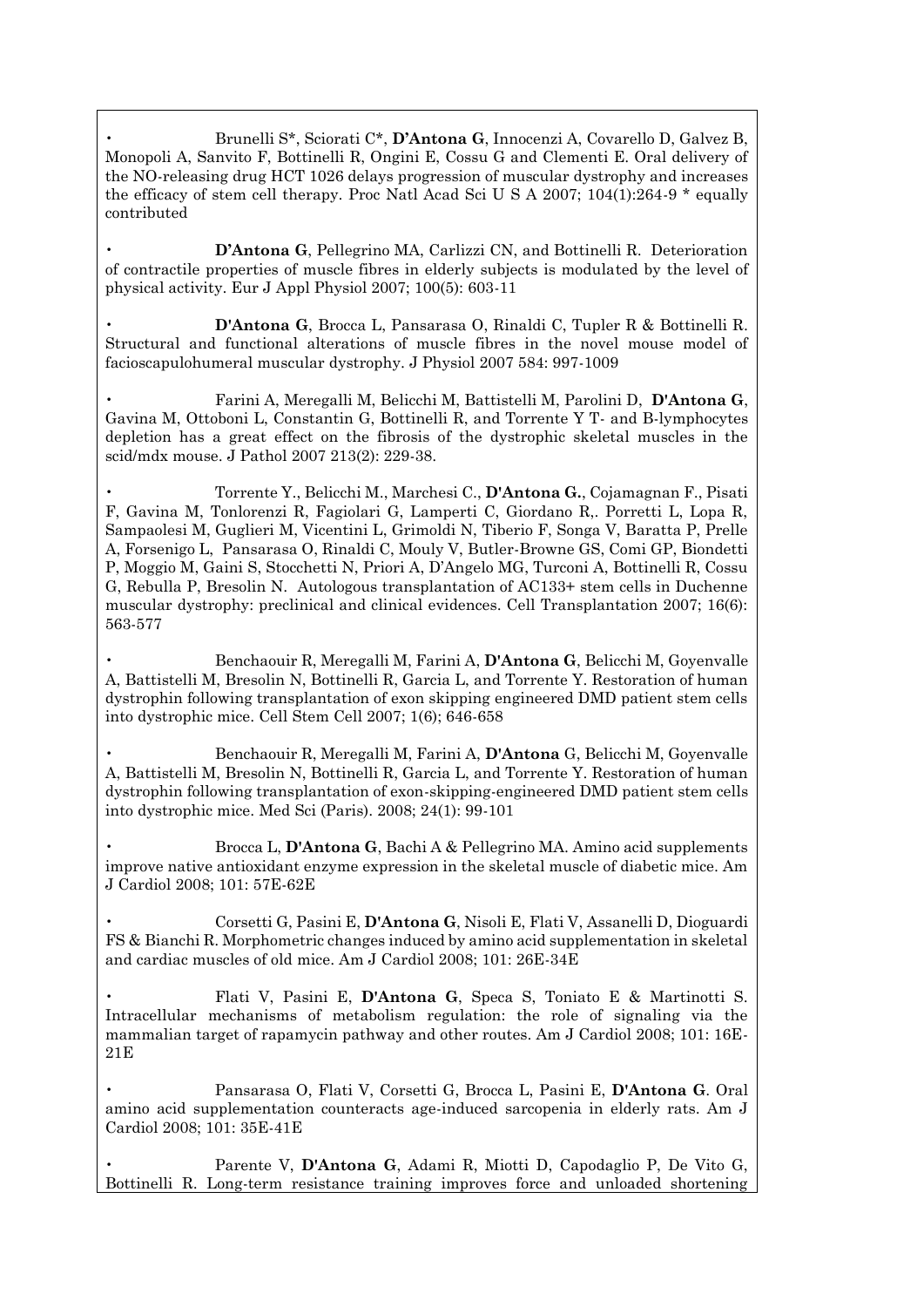velocity of single muscle fibres of elderly women. Eur J Applied Physiol 2008; 104(5): 885- 93

• Pasini E, Aquilani R, Dioguardi FS, **D'Antona G**, Gheorghiade M, Taegtmeyer H. Hypercatabolic syndrome: molecular basis and effects of nutritional supplements with amino acids. Am J Cardiol 2008; 101: 11E-15E

• Pellegrino MA, Patrini C, Pasini E, Brocca L, Flati V, Corsetti G, **D'Antona G**. Amino acid supplementation counteracts metabolic and functional damage in the diabetic rat heart. Am J Cardiol 2008; 101: 49E-56E

• Durieux AC, **D'Antona G**, Desplanches D, Freyssenet D, Klossner S, Bottinelli R, Flueck M. Focal adhesion kinase is a load-dependent governor of the slow contractile and oxidative muscle phenotype. J Physiol; 587(Pt 14): 3703-17

• Corsetti G, **D'Antona G**, Dioguardi S, Rezzani R. Topical application of dressing with amino acids improves coetaneous wound healing in aged rats. Acta Histochemica 2010; 112(5): 497-507

• Canepari M, Pellegrino MA, **D'Antona G**, Bottinelli R. Single muscle fiber properties in aging and disuse. Scand J Med Sci Sports 2010; 20(1): 10-9

• Borina E, Pellegrino MA, **D'Antona G**, Bottinelli R. Myosin and actin contentof human skeletal muscle fibers following 35 days of bed rest. J Med Sci Sports. 2010; 20(1): 65-73

• Flati, F. Caliaro, S. Speca, G. Corsetti A. Cardile, E. Nisoli, R. Bottinelli, **D'Antona G**. Essential amino acids improve insulin activation of Akt/mTOR signaling in soleus muscle of aged rats. Int J Immunopathol Pharmacol 2010; 23(1): 81-89

• Canepari M, Pellegrino MA, **D'Antona G**, Bottinelli R. Skeletal muscle fibre diversity and underlying mechanisms. Acta Physiol (Oxf) 2010; 199(4): 465-76

• Corsetti G, Stacchiotti A, **D'Antona G**, Nisoli E, Dioguardi FS, Rezzani R. Supplementation with essential amino acids in middle age maintains the health of rat kidney. Int J Immunopathol Pharmacol 2010; 23(2): 523-533

• **D'Antona G**, Nisoli E. mTor signaling as a target of amino acid treatment of the age related sarcopenia. Interdiscip Top Gerontol 2010; 37: 115-141

• **D'Antona G**, Ragni M, Cardile A, Tedesco L, Dossena M, Bruttini F, Caliaro F, Corsetti G, Bottinelli R, Carruba MO, Valerio A, Nisoli E. Branched-chain amino acid supplementation promotes survival and supports cardiac and skeletal muscle mitochondrial biogenesis in middle-aged mice. Cell Metab 2010 Oct 6;12(4):362-72

• Gondin J, Brocca L, Bellinzona E, **D'Antona G**, Maffiuletti NA, Miotti D, Pellegrino MA, Bottinelli R. Neuromuscular electrical stimulation training induces atypical adaptations of the human skeletal muscle phenotype: a functional and proteomic analysis. J Appl Physiol. 2011; 110(2):433-50

• Valerio A, **D'Antona G**, Nisoli E. Branched-chain amino acids, mitochondrial biogenesis, and healthspan: an evolutionary perspective. Aging (Albany NY) 2011; 3(5): 464-78

• Minetto MA, Lanfranco F, Motta G, Allasia S, Arvat E, **D'Antona G**. Steroid myopathy: Some unresolved issues. J Endocrinol Invest 2011; 34(5): 370-5

• Corsetti G, Stacchiotti A, Tedesco L, **D'Antona G**, Pasini E, F.S. Dioguardi, FS. Nisoli E, Rezzani R. Essential amino acid supplementation decreases liver damage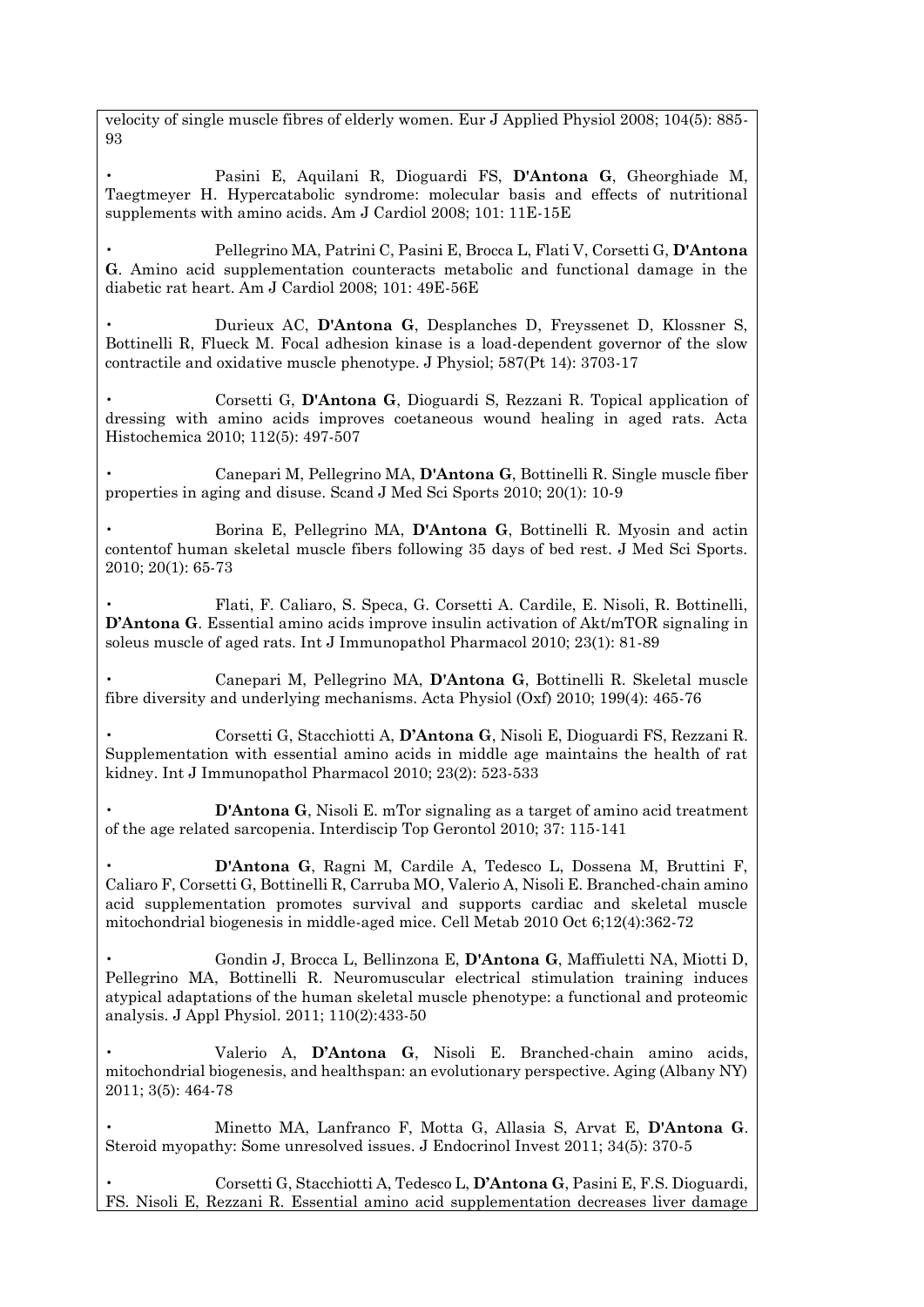induced by chronic ethanol consumption in rats. Int J Immunopathol Pharmacol 2011; 24(3): 611-19

• Tedesco FS, Hoshiya H, **D'Antona G**, Gerli MF, Messina G, Antonini S, Tonlorenzi R, Benedetti S, Berghella L, Torrente Y, Kazuki Y, Bottinelli R, Oshimura M, Cossu G. Stem cell-mediated transfer of a human artificial chromosome ameliorates muscular dystrophy. Sci Transl Med. 2011 Aug 17; 3(96): 96ra78

• Farini A, Sitzia C, Navarro C, **D'Antona G**, Belicchi M, Parolini D, Del Fraro G, Razini P, Bottinelli R, Meregalli M, Torrente Y. Absence of T and B lymphocytes modulates dystrophic features in dysferlin deficient animal model. Exp Cell Res. 2012;318(10):1160-74

• Spairani L, Barbero M, Cescon C, Combi F, Gemelli T, Giovanetti G, Magnani B**, D'Antona G**. An electromyographic study of the vastii muscles during open and closed kinetic chain submaximal isometric exercises. Int J Sports Phys Ther 2012 7(6): 617-626

• **D'Antona G**, Mascaro A, Monopoli A, Miglietta D, Ongini E, Bottinelli R. Nitric oxide prevents atorvastatin-induced skeletal muscle dysfunction and alterations in mice. Muscle Nerve. 2013 Jan;47(1):72-80. doi: 10.1002/mus.23465

• Minetto MA, Botter A, Bottinelli O, Miotti D, Bottinelli R, **D'Antona G**. Variability in Muscle Adaptation to Electrical Stimulation. Int J Sports Med. 2013 Jun;34(6):544-53

• Brocca L, Mascaro A, **D'Antona G**. Proteomic analysis of plasma after branched chain enriched mixture supplementation in mice. J Int Soc Sports Nutr. 2013 Apr 3;10(1):19

• Mascaro A, Micheletti P, **D'Antona G**. Acute exposure to essential amino acids (EAA) activates mtor/p70 signaling in soleus muscle of chronically eaa-treated aged rats Int J Immunophatol Pharmacol. Int J Immunopathol Pharmacol. 2013 Jul-Sep;26(3):673-80

• Mascaro A, **D'Antona G**. Acute exposure to essential amino acids activates contraction mediated mTOR/p70 signaling in soleus muscle of elderly rats. Progr Nutr 2013 15(3): 139-145

• Mascaro A, **D'Antona G**. Proteomic analysis of plasma after four weeks intermittent fasting in mice. Mediterr J Nutr Metab 2013 6: 227-232

• Pasotti S, Magnani B, Longa M, Giovanetti G, Rossi A, Berardinelli A, Tupler R, **D'Antona G**. An integrated approach in a case of Facioscapulohumeral dystrophy. BMC Muscoloskeletal disorders 2014 15:156

• Corsetti G\*, **D'Antona G**\*, Ruocco S\*, Stacchiotti A, Romano C, Tedesco L, Dioguardi F, Rezzani R, Nisoli E. Dietary supplementation of essential amino acids boosts the healthy effects of rosuvastatin on mouse kidney. Amino Acids, Amino Acids 2014 Sep;46(9):2189-203. \* equally contributed PMID: 24923264

• Aquilani R, **D'Antona G**, Baiardi P, Gambino A, Iadarola P, Viglio S, Pasini E, Verri M, Barbieri A, Boschi F. Essential amino acids and exercise tolerance in elderly muscle-depleted subjects with chronic diseases. A rehabilitation without rehabilitation? Biomed Res Int 2014; 2014: 341603

• Collino M, Mastrocola R, Nigro D, Chiazza F, Aragno M, **D'Antona G**, Minetto M. Adaptations underlying high fat diet-induced myosteatosis and insulin resistance are muscle specific. Biomed Res Int 2014; 2014: 569623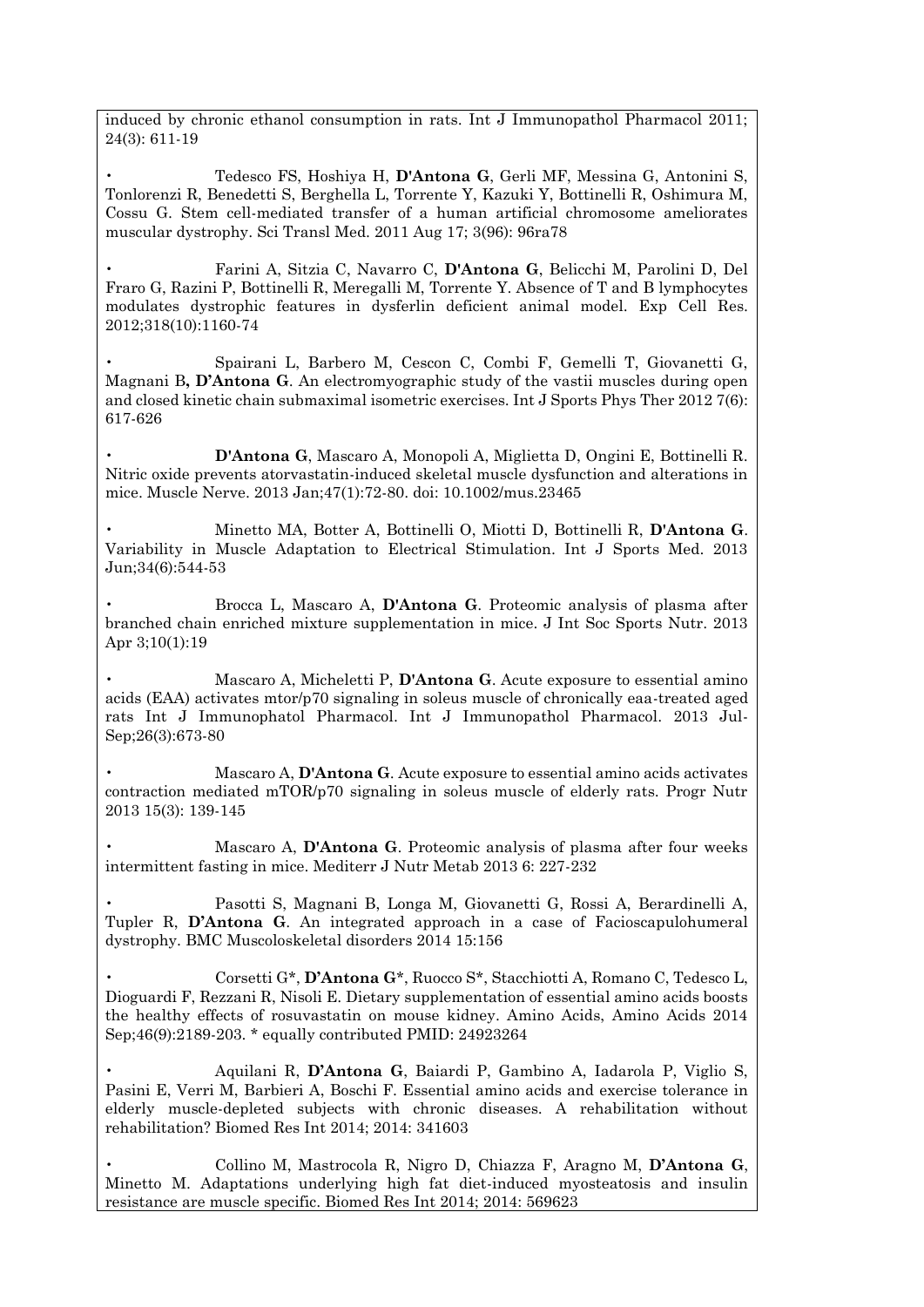• **D'Antona G**, Nabavi SM, Micheletti P, Di Lorenzo A, Aquilani R, Nisoli E, Rondanelli M, Daglia M. Creatine, L-carnitine, and ω3 polyunsaturated fatty acid supplementation from healthy to diseased skeletal muscle. Biomed Res Int 2014; 2014: 613890

• Aquilani R, Boselli M, **D'Antona G**, Baiardi P, Boschi F, Viglio S, Iadarola P, Pasini E, Barbieri A, Dossena M, Bongiorno AI, Verri M. Ipsilateral arm muscle hypercatabolism in dysphagic stroke patients: the effects of essential amino acid supplementation. Biomed Res Int 2014; 964365.

• Mastrocola R, Collino M, Nigro D, Chiazza F, **D'Antona G**, Minetto M, Aragno M. Unraveling the pathophysiology of diabetic myopathy: new insights from animal models. PLoS One 2015 Mar 9;10(3):e0119587.

• Beretta Piccoli M, **D'Antona G**, Barbero M, Fisher B, Dieli C, Clijsen R, Heitz H, Wüthrich M, Egloff M Cescon C. Evaluation of central and peripheral fatigue in quadriceps femoris using sEMG fractal dimension and muscle fiber conduction velocity. PLoS One 2015 Apr 16;10(4):e0123921.

• Nabavi SF, Daglia M, **D'Antona G**, Sobarzo-Sánchez E, Talas ZS, Nabavi SM. Natural compounds used as therapies targeting to amyotrophic lateral sclerosis. Curr Pharm Biotechnol. 2015;16(3):211-8.

• Nisoli E, Grange RW, **D'Antona G**. Nutrients and muscle disease. Editorial 2015 (2015), 809830

• **D'Antona G**, Tedesco L, Ruocco C, Corsetti G, Ragni M, Fossati A, Saba E, Fenaroli F, Montinaro M, Carruba MO, Valerio A, Nisoli E. A peculiar formula of essential amino acids prevents rosuvastatin myopathy in mice. Antioxid Redox Signal. 2016, ahead of print. doi:10.1089/ars.2015.6582

• Beretta Piccoli M, **D'Antona G**, Zampella C, Cescon C, Clijsen R, Barbero M. Reliability of muscle fiber conduction velocity and fractal dimension of surface EMG during isometric contractions. Physiol Meas. 2017 Feb 17;38(4):616-630

• Meduri F, Beretta Piccoli M, Calanni L, Giovanetti G, Barbero M, Cescon C, **D'Antona G**. Inter-gender sEMG evaluation of central and peripheral fatigue in biceps brachii of young healthy subjects. PLoS One 2016 Mar 9;10(3):e0119587

• Marzullo N, Caso F, Negro M, **D'Antona G.** Doping looked at from a philosophical, scientific, and legal standpoint. Eur J Appl Physiol. 2018 Apr;118(4):729-736.

• Benetti E, Mastrocola R, Chiazza F, Nigro D, **D'Antona G**, Bordano V, Fantozzi R, Aragno M, Collino M, Minetto MA. Effects of vitamin D on insulin resistance and myosteatosis in diet-induced obese mice, PLoS One. 2018 Jan 17;13(1): e0189707.

• Perna S, Avanzato I, Nichetti M, **D'Antona G**, Negro M, Rondanelli M. Association between Meat and Fish as Dietary Patterns and Bone Mineral Density or Fracture Risk: a Systematic Literature Review. Nutrients 2017, 9, 1029; doi:10.3390/nu9091029

• Negro M, Segreto V, Barbero M, Cescon C, Castelli L, Calanni L, **D'Antona G**. Acute effects of an essential amino acids mixture supplementation on myoelectric manifestations of fatigue in the biceps brachii after resistance exercise. Front Physiol. 2018 Aug 17;9:1140. doi: 10.3389/fphys.2018.01140. eCollection 2018

• Banfi S, **D'Antona G**, Ruocco C, meregalli M, Belicchi M, Bella P, Erratico S, Donato E, Rossi F, Bifari F, Lonati C, Campaner S, Nisoli E, Torrente I. Supplementation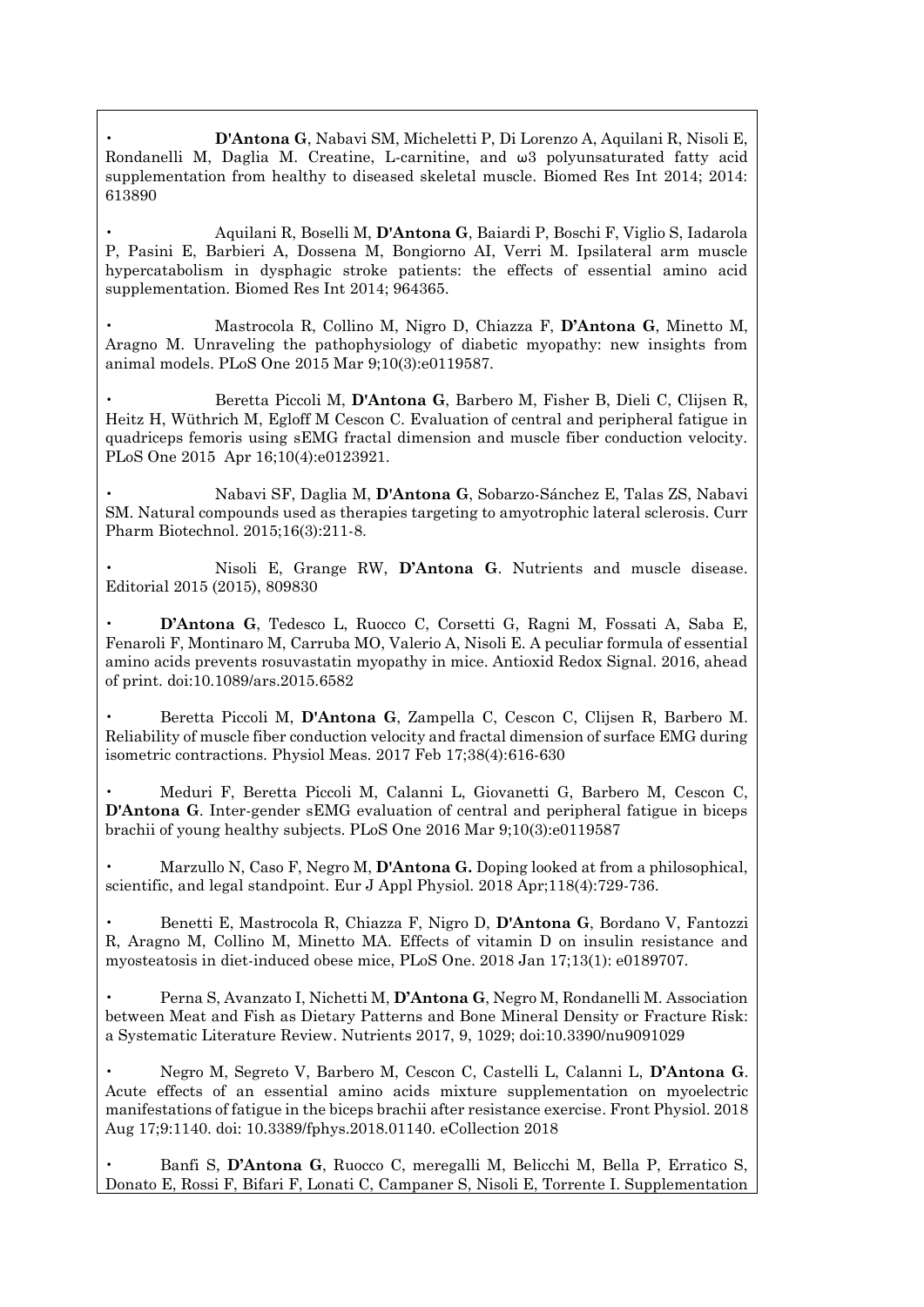with a selective amino acid formula ameliorates muscular dystrophy in mdx mice. Sci Rep. 2018 Oct 2;8(1):14659. doi: 10.1038/s41598-018-32613-w.

• Mondin D, Owen JA, Negro M, **D'Antona G**. Validity and Reliability of a Noninvasive Test to Assess Quadriceps and Hamstrings Strength in Athletes. Front Physiol. 2018 Nov 29;9:1702. doi: 10.3389/fphys.2018.01702. eCollection 2018

• Curti V, Zaccaria V, Sokeng AJT, Dacrema M, Masiello I, Mascaro A, **D'Antona G**, Daglia M. Bioavailability and in vivo antioxidant activity of a standardized pholyphenol mixture extracted from brown propolis. J Mol Sci. 2019 Mar 12;20(5). pii: E1250.

• Negro M, Perna S, Spadaccini D, Castelli L, Calanni L, Barbero M, Cecon C, Rondanelli M, **D'Antona G**. Effects of 12 weeks of essential amino acids (EAA)-based multi ingredient nutritional supplementation on muscle mass, muscle strength, muscle power and fatigue in healthy elderly subjects: a randomized controlled double-blind study. Accepted in Journal of Nutrition Health and Aging. Nutr Health Aging. 2019;23(5):414- 424.

• Beretta Piccoli M, Cescon C, Barbero M, **D'Antona G**. Reliability of surface electromyography in estimating muscle fiber conduction velocity: a systematic review. J Electrophysiol Kinesiol 2019; 48: 53-68.

• **D'Antona G**. The role of exercise in neuromuscular diseases. Acta Myol. 2019;38(4):195-196. Published 2019 Dec 1.

• Berardinelli A, **D'Antona G**. Physiological aspects of muscular adaptations to training translated to neuromuscular diseases. Acta Myol. 2019;38(4):197-206. Published 2019 Dec 1.

• Zampella C, Calanni L, Barbero M, Cescon C, Giovanetti G, Negro M, **D'Antona G**. Correlations between myoelectric and hemodynamic parameters changes in biceps brachii during sustained isometric contraction in healthy elderly. J of Sci in Sport Ex 2019; 1, 116–123 (2019). https://doi.org/10.1007/s42978-019-0023-6

• Bella P, Banfi S, Farini A, Parolini, Tonna, Meregalli, Belicchi M, Erratico S, D'Ursi P, Bianco F, Ruocco C, Sitzia C, Sangiorgi S, Villa C, **D'Antona G**, Milanesi L, Nisoli E, Mauri P, Torrente Y. Blockade of IGF2R improves muscle regeneration and ameliorates Duchenne muscular dystrophy. EMBO Mol Med 2020;12(1):e11019. doi:10.15252/emmm.201911019

• Petrigna L. Karsten B, Marcolin G, Paoli A, **D'Antona G**, Palma A, Bianco A. Review of Countermovement and Squat Jump Testing Methods in the Context of Public Health Examination in Adolescence: Reliability and Feasibility of Current Testing Procedures. Front Physiol. 2019;10:1384. doi:10.3389/fphys.2019.01384

• Daglia M, Dehpour AR, Sanches-Silva A, Sureda A, Tewari D, Sobarzo-Sanchez E, Suntar I, Majidinia M, Vacca RA, Shirooie S, Nabavi SM, Xu S, Belwal T, Yousefi B, **D'Antona G**, Nabavi SF. Natural products, PGC-1s and muscular dystrophy. Acta Pharm Sin B. 2020;10(5):734-745. doi:10.1016/j.apsb.2020.01.001

• Perna S, Alalwan TA, Al-Thawadi S, Negro M, Parimbelli M, Cerullo G, Gasparri C, Guerriero F, Infantino V, Diana M, **D'Antona G,** Rondanelli M. Evidence-Based Role of Nutrients and Antioxidants for Chronic Pain Management in Musculoskeletal Frailty and Sarcopenia in Aging. Geriatrics (Basel). 2020;5(1):16. doi:10.3390/geriatrics5010016

• Alalwan TA, Perna S, Mandeel QA, Abdulhadi A, Alsayyad AS, **D'Antona G**, Negro M, Riva A, Petrangolini G, Allegrini P, Rondanelli M. Effects of Daily Low-Dose Date Consumption on Glycemic Control, Lipid Profile, and Quality of Life in Adults with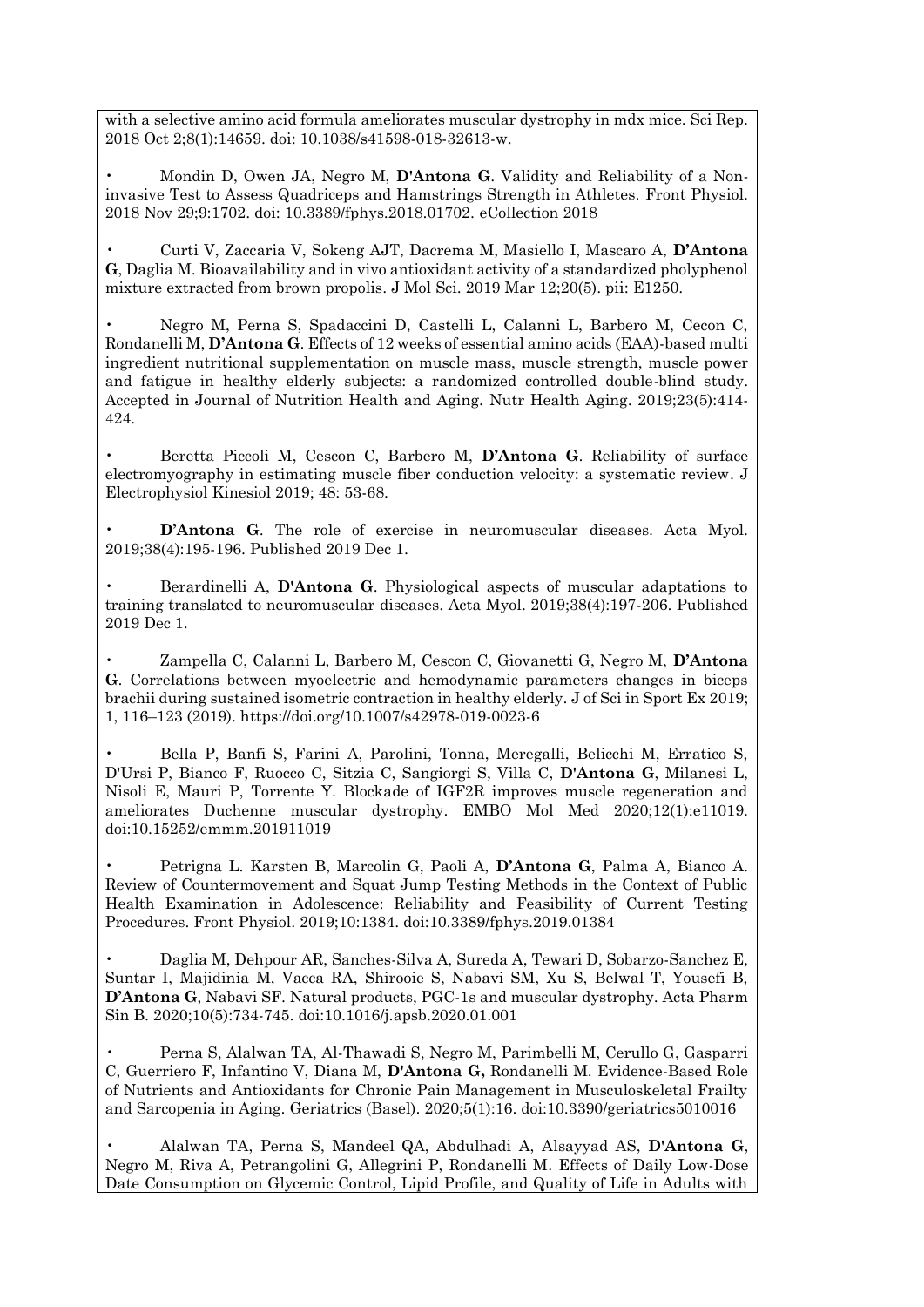Pre- and Type 2 Diabetes: A Randomized Controlled Trial. Nutrients. 2020;12(1):217. Published 2020 Jan 15. doi:10.3390/nu12010217

• Spadaccini D, Perna S, Peroni G, **D'Antona G**, Iannello G, Faragli A, Infantino V, Riva A, Petrangolini G, Negro M, Gasparri C, Rondanelli M. DXA-Derived Visceral Adipose Tissue (VAT) in Elderly: Percentiles of Reference for Gender and Association with Metabolic Outcomes. Life (Basel). 2020;10(9):E163. Published 2020 Aug 24. doi:10.3390/life10090163

• Greco D, Calanni L, Cerullo G, Negro M, **D'Antona G**. Comparison of cardiorespiratory and metabolic responses between kettlebell half marathon and treadmill running at the same average oxygen consumption: a case study. J of Sci in Sport Ex https://doi.org/10.1007/s42978-020-00084-z

• Calanni L, Combi F, Rampi L, Negro M, Spairani L, **D'Antona G**. Study of the activation and oxygenation of multifidus and gluteus medius muscles during stretching of the lower limb posterior chain: comparison between two different executions techniques. MLTJ 2020;10 (3):424-429

• Calanni L, Zampella C, Micheletti P, Greco D, Negro M, **D'Antona G**. Correlation between patellar tendon mechanical properties and oxygenation detection by near infrared spectroscopy in males. In press in MLTJ

• Cerullo G, Parimbelli M, Perna S, Pecoraro M, Liguori G, Negro M, **D'Antona G**. Sodium citrate supplementation: An updated revision and practical recommendations on exercise performance, hydration status, and potential risks. Transl Sports Med 2020;00:1– 8. <https://doi.org/10.1002/tsm2.174>

• Cerullo G, Negro M, Parimbelli M, Pecoraro M, Perna S, Liguori G, Rondanelli M, Cena H, **D'Antona G**. The long history of vitamin C: from prevention of the common cold to potential aid in the treatment of COVID-19. Front. Immunol. 11:574029. doi: 10.3389/fimmu.2020.574029

• Beretta-Piccoli M, Calanni L, Negro M, Ricci G, Bettio C, Barbero M, Berardinelli A, Siciliano G, Tupler R, Soldini E, Cescon C, **D'Antona G**. Increased resistance towards fatigability in patients with facioscapulohumeral muscular dystrophy. Eur J Appl Physiol. 2021 Jun;121(6):1617-1629. doi: 10.1007/s00421-021-04650-3.

• Beretta-Piccoli M, Cescon C, **D'Antona G**. Evaluation of performance fatigability through surface EMG in health and muscle disease: state of the art. Arab Journal of Basic and Applied Sciences, 28:1, 20-40, DOI:10.1080/25765299.2020.1862985

• Lakicevic N, **D'Antona G**, Paoli A, Bianco A, Maksimovic N, Ostojic S, Drid P. Behind the mask: rethinking the use of face masks while exercising. Sci Sports. 2021 Apr 18. doi: 10.1016/j.scispo.2021.02.003.

• Parimbelli M, Pezzotti E, Calanni L, Alemanno S, Negro M, Bernardi M, Berardinelli A, **D'Antona G**. An integrated nutritional and exercise therapy approach in a case of carnitine palmitoyl-transferase deficiency. Front Physiol. 2021 Mar 17;12:637406. doi: 10.3389/fphys.2021.637406.

• Berardinelli A and **D'Antona G**. Fatigue in Spinal Muscular Atrophy. Submitted

• Conti MV, Bissaco G, De Giuseppe R, Calcagno MG, **D'Antona G**, Cena H. Systemic Nickel Allergy Syndrome: taking stock of medical nutrition therapy. Journal of Community Medicine & Public Health 5: 225.

• Beretta-Piccoli M, Barbero M, Cescon C, **D'Antona G**. Identification of muscle innervation zones using linear electrode arrays: a fundamental step to measure fibers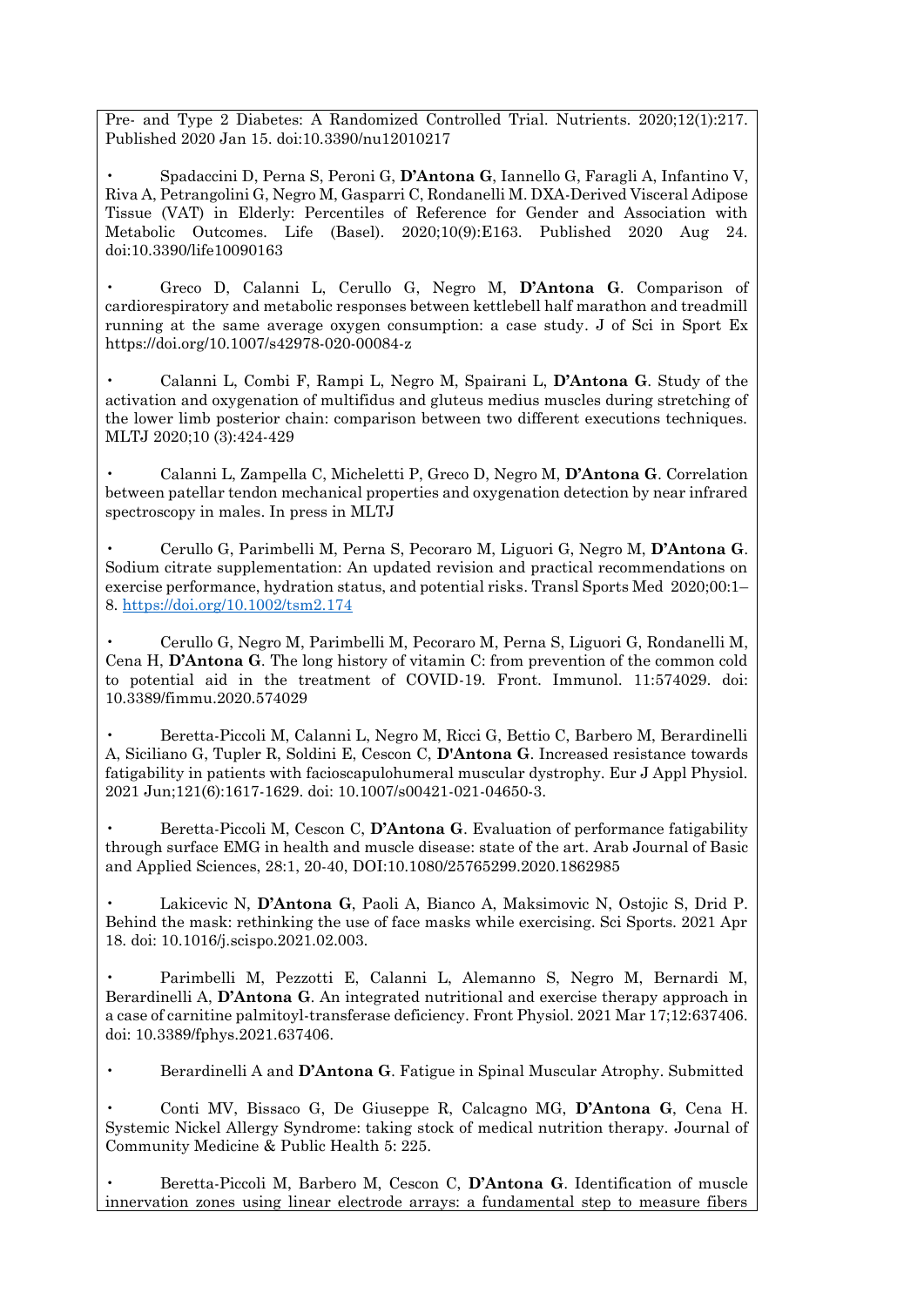conduction velocity. Arab Journal of Basic and Applied Sciences, 28:1, 264-271, DOI: 10.1080/25765299.2021.1894731

• Gurd B, **D'Antona G**, Mougios V. Editorial: Predicting individual responses to exercise interventions. Front Physiol doi:10.3389/fphys.2020.559878

• Vincenti, A, Bertuzzo, L, Limitone, A, **D'Antona, G**, Cena. Practical Approach to Preventing Subclinical B12 Deficiency in Elderly Population. Nutrients 2021, 13, x. <https://doi.org/10.3390/xxxxx>

• Beretta-Piccoli M, Negro M, Calanni L, Berardinelli A, Siciliano G, Tupler R, Soldini E, Cescon C, **D'Antona G**. Muscle Fiber Conduction Velocity Correlates With the Age at Onset in Mild FSHD Cases. Front Physiol. 2021 Jun 17;12:686176. doi: 10.3389/fphys.2021.686176. PMID: 34220550; PMCID: PMC8247588.

• Vincenti A, Bertuzzo L, Limitone A, **D'Antona G**, Cena H. Perspective: Practical Approach to Preventing Subclinical B12 Deficiency in Elderly Population. Nutrients. 2021 Jun 2;13(6):1913. doi: 10.3390/nu13061913. PMID: 34199569; PMCID: PMC8226782.

**D'Antona G**. Routes for the application of exercise-nutrition integrated approach in metabolic diseases BMC Proceedings 2021, 15(Suppl 14):A2

• Tiberini P, **D'Antona G**, Cicchella A. Brain Oxygenation in Post-concussion Combat Sport Athletes. Front. Sports Act. Living, 2011 <https://doi.org/10.3389/fspor.2021.725096>

• Negro M, Cerullo G, Parimbelli M, Ravazzani A, Feletti F, Berardinelli A, Cena H, **D'Antona G.** Exercise, Nutrition, and Supplements in the Muscle Carnitine Palmitoyl-Transferase II Deficiency: New Theoretical Bases for Potential Applications. Front Physiol. 2021 Aug 2;12:704290. doi: 10.3389/fphys.2021.704290. PMID: 34408664; PMCID: PMC8365340.

• Gurd B, **D'Antona G**, Mougios V. Editorial: Predicting Individual Responses to Exercise Interventions, Volume II. Front Physiol. 2022 Feb 18;13:850919. doi: 10.3389/fphys.2022.850919. PMID: 35250646; PMCID: PMC8894846.

• Ilyas Z, Perna S, A Alalwan T, Zahid MN, Spadaccini D, Gasparri C, Peroni G, Faragli A, Alogna A, La Porta E, Ali Redha A, Negro M, Cerullo G, **D'Antona G**, Rondanelli M. The Ketogenic Diet: Is It an Answer for Sarcopenic Obesity? Nutrients. 2022 Jan 30;14(3):620. doi: 10.3390/nu14030620. PMID: 35276979; PMCID: PMC8838342.

• Lakicevic N, Reale R, **D'Antona G**, Kondo E, Sagayama H, Bianco A, Drid P. Disturbing Weight Cutting Behaviors in Young Combat Sports Athletes: A Cause for Concern. Front Nutr. 2022 Feb 2;9:842262. doi: 10.3389/fnut.2022.842262. PMID: 35223962; PMCID: PMC8863958.

• Matias CN, Campa F, Cerullo G, **D'Antona G**, Giro R, Faleiro J, Reis JF, Monteiro CP, Valamatos MJ, Teixeira FJ. Bioelectrical Impedance Vector Analysis Discriminates Aerobic Power in Futsal Players: The Role of Body Composition. Biology (Basel). 2022 Mar 25;11(4):505. doi: 10.3390/biology11040505. PMID: 35453705; PMCID: PMC9025661.

## **Not indexed Publications**

• Gualea MR, **D'Antona G**, Belliato M, Ceriani T, Minelli R. Action of testosterone on the electrical activity of rat ventricular myocardium at spontaneous and at externally increased heart rate. Int J Sports Card 1997; 6(2) 71-75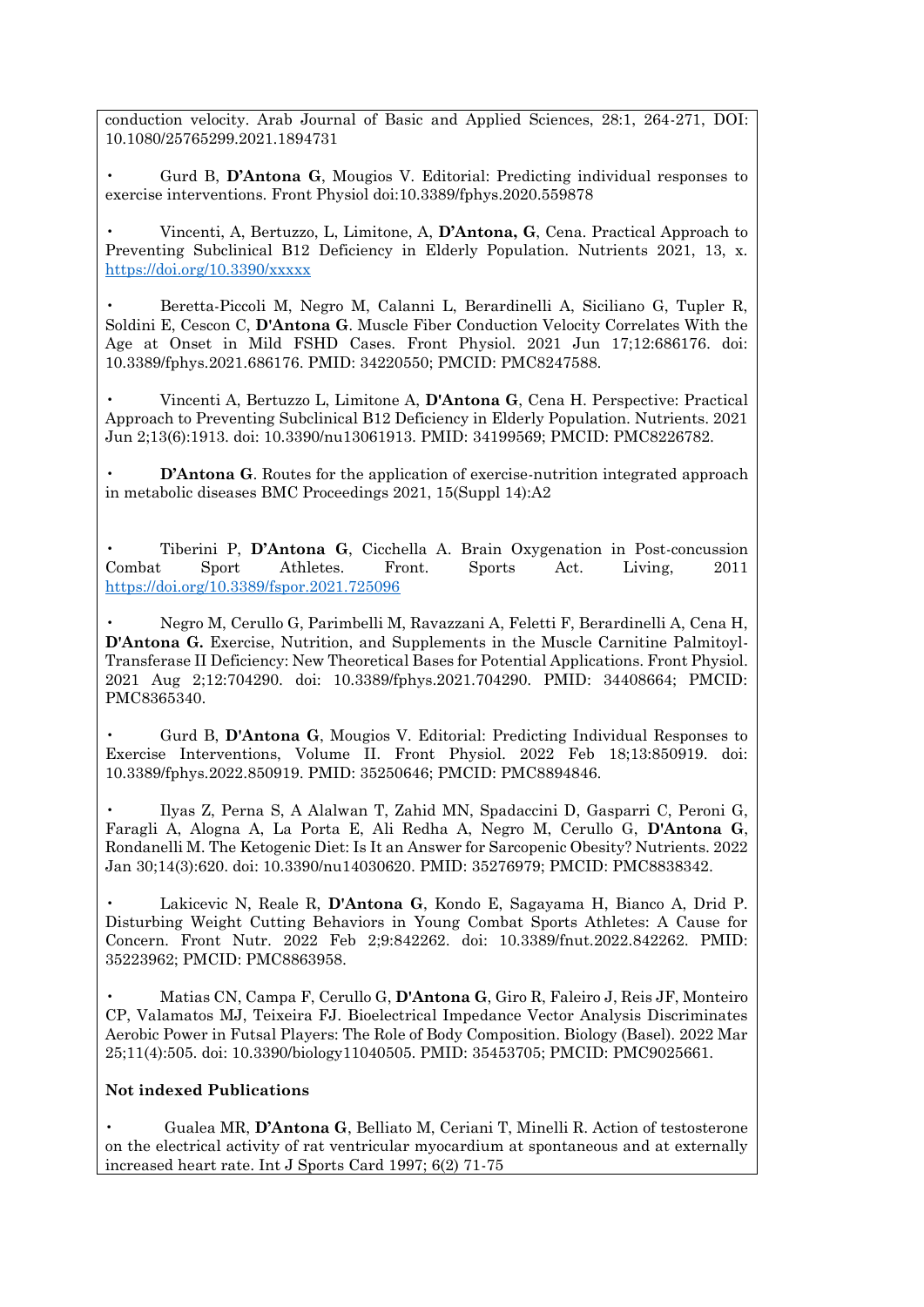• **D'Antona G**, Gualea MR, Pellegrino MA, Imarisio I and Ceriani T. Effects of gonadectomy and testosterone administration on glycocalyx composition of the heart left ventricle cells in trained and untrained rats. Int J Sports Card 2000; 1(1): 15-19

• Pansarasa O, Marzani B, **D'Antona G**, and Marzatico F. Effects of gonadectomy on lipid peroxide levels and glutathione content in male and female rat brain. XI Biennial Meeting of the Society for Free Radical Research International. Pasquier ed 2003: 475-478

**D'Antona G**. Muscle mass at the top: a likely role for fibre hyperplasia in humans. Physiology News 2006; 63: 26-27

• **D'Antona G**. La plasticità del muscolo scheletrico: il fondamento di ogni performance. Scienza e Sport 2009, 1: 22-27

• **D'Antona G**, Minetto M. Attivazione neuromuscolare e regolazione della forza (1). Scienza e Sport 2009, 2: 22-27

• **D'Antona G**, Minetto M. Attivazione neuromuscolare e regolazione della forza (2). Scienza e Sport 2009, 3: 22-27

• **D'Antona G**, Minetto M. L'elettrostimolazione neuromuscolare: basi fisiologiche e principi di utilizzo (1). Scienza e Sport 2009, 4: 14-19

• **D'Antona G**, Minetto M. L'elettrostimolazione neuromuscolare: basi fisiologiche e principi di utilizzo (2). Scienza e Sport 2010, 5: 16-22

• **D'Antona G**, Pellegrino MA. L'invecchiamento dell'apparato contrattile. Scienza e Sport 2010, 6: 22-26

• **D'Antona G**, Minetto MA. I crampi muscolari. Scienza e Sport 2011, 8: 22- 25

- **D'Antona G**, Losavio MC. Effetti muscolari degli ormoni (parte prima). Scienza e Sport 2011, 9: 20-25
- **D'Antona G**, Minetto MA, Losavio MC, Pintavalle G. Effetti muscolari degli ormoni (parte seconda). Scienza e Sport 2011, 10: 20-25

• **D'Antona G**, Minetto MA. La fatica muscolare: meccanismi centrali. Scienza e Sport 2011, 11: 22-25

• **D'Antona G**, Minetto MA. La fatica muscolare: meccanismi periferici. Scienza e Sport 2011, 12: 26-29

• Spairani L, **D'Antona G**, Ansaldi R. Patellofemoral pain syndrome: aspetti biomeccanici e proposte riabilitative. Scienza e Sport 2012, 13: 72-77.

• Spairani L, **D'Antona G**, Combi F, Ansaldi R. Il dolore di spalla e il trattamento riabilitativo dell'atleta "overhead throwing". Scienza e Sport 2012, 14: 72-77.

• Longa E, Pasotti S, **D'Antona G**. Clima, condizioni ambientali e performance olimpica. Scienza e Sport 2012, 15: 28-35.

• **D'Antona G**. Esercizio terapia e nutrizione nelle malattie rare: una sfida possibile. Editoriale. Scienza e Sport 2012, 16: 4.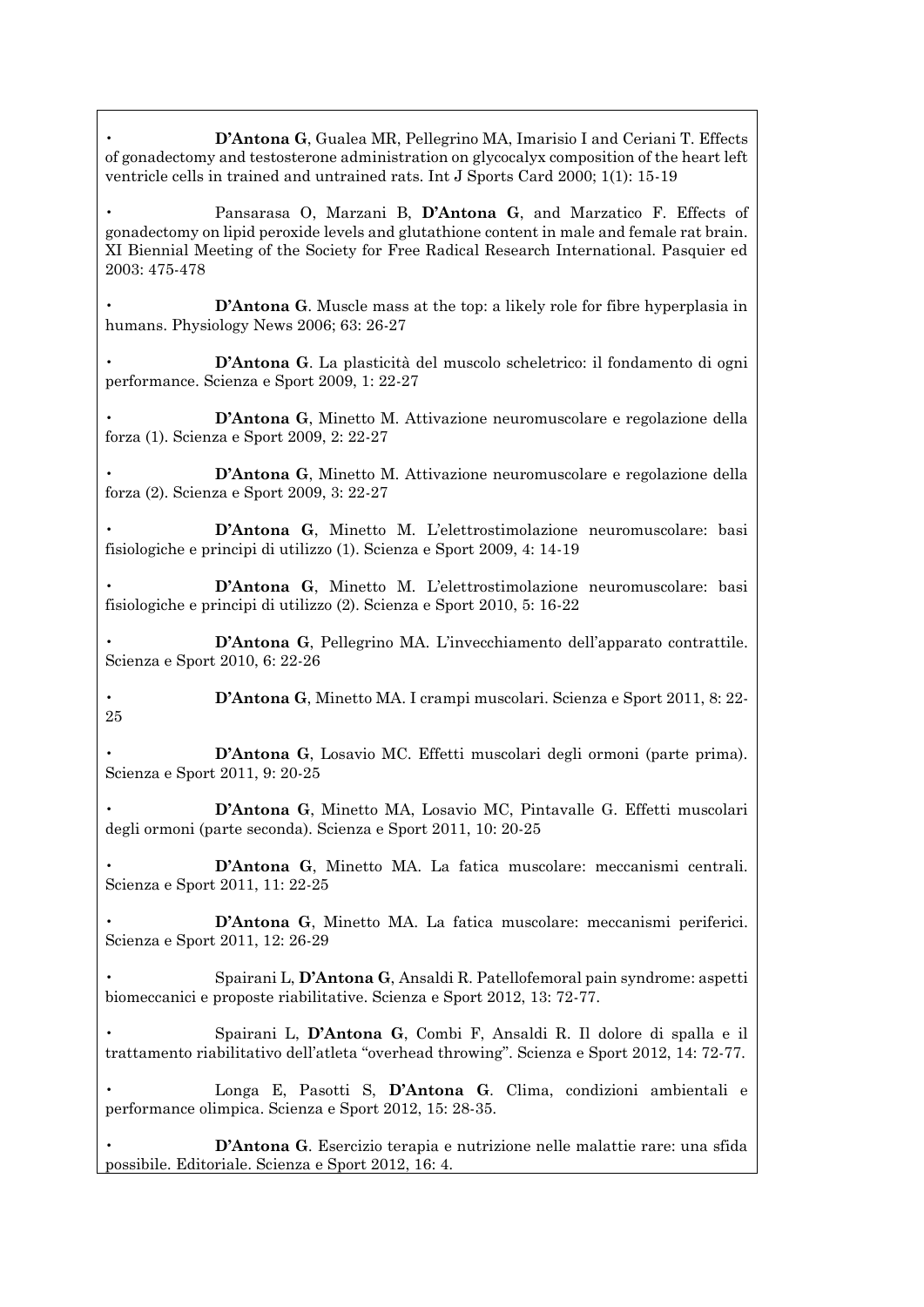| D'Antona G, Pasotti S, Protopapa A, Spairani L, Mascaro A. Effetti<br>muscolari dei glucocorticoidi. Scienza e Sport 2012, 16: 28-33                                                                              |
|-------------------------------------------------------------------------------------------------------------------------------------------------------------------------------------------------------------------|
| Mascaro A, D'Antona G. Miopatia da statine: un problema irrisolto.<br>Scienza e Sport, 2013 17: 26-31                                                                                                             |
| Mascaro A, D'Antona G. Specializzazione e plasticità dei muscoli<br>respiratori. Scienza e Sport 2013, 18: 28-33                                                                                                  |
| Mascaro A, D'Antona G, Rossi A, Pasotti S. Broncopneumopatia cronica<br>ostruttiva ed esercizio fisico. Scienza e Sport 2013, 19: 32-37                                                                           |
| Foroni A, D'Antona G. Fisiologia e fisiopatologia dell'immersione<br>subacquea: parte prima. Scienza e Sport, 2013, 20: 26-32                                                                                     |
| Foroni A, Canali A, D'Antona G. Fisiologia e fisiopatologia<br>dell'immersione subacquea: parte seconda. Scienza e Sport 2013, 21: 22-28                                                                          |
| Rossi A, D'Antona G. Quale attività fisica in età senile? Atti 7° Workshop<br>Superiore di Medicina dello Sport "Vincenzo Baiamonte" - Sport for All. 2013: 75-97                                                 |
| Ferraris C, D'Antona G. Allenamento dei muscoli respiratori: tecniche e<br>risultati. Scienza e Sport 2014, 22: 22-28                                                                                             |
| D'Antona G. Sport per la vita: come l'esercizio fisico si lega alla<br>sopravvivenza. Atti 8° Workshop Superiore di Medicina dello Sport "Vincenzo Baiamonte"-<br>Sport for All. 2014: 5-19                       |
| Fusi F, D'Antona G. Restrizione calorica: come e perché. Scienza e Sport<br>2014, 23: 22-28                                                                                                                       |
| D'Antona G. Integrazione e sport: Glutammina. Scienza e Sport 2014, 24:<br>23-26                                                                                                                                  |
| D'Antona G. Integrazione e sport: Amino acidi essenziali. Scienza e Sport<br>2015, 25: 22-25                                                                                                                      |
| D'Antona G. Integrazione e sport: Carnitina. Scienza e Sport 2015, 26: 20-<br>24                                                                                                                                  |
| Negro M, Avanzato I, D'Antona G. Integrazione e sport: Creatina. Scienza<br>e Sport 2015,27: 20-25                                                                                                                |
| Meduri F, Zampella C, D'Antona G. Adattamenti cardiovascolari<br>all'esercizio di resistance. Scienza e Sport 2015, 28: 74-79                                                                                     |
| Calanni L, Meduri F, Zampella F, D'Antona G. I condizionamenti centrali<br>e periferici negli sport di endurance e l'introduzione di resistance training nella<br>programmazione. Scienza e Sport 2016, 29: 86-92 |
| Calanni L, Meduri F, D'Antona G. L'importanza dello stato di idratazione nello<br>sport, il consumo di acqua e gli effetti dell'ipoidratazione sulla performance. Scienza e<br>Sport 2016, 30: 22-27              |
| Meduri F, Calanni L, D'Antona G. Instability balance nel calciatore: vantaggi o<br>svantaggi? Scienza e Sport, 2016, 31: 26-29                                                                                    |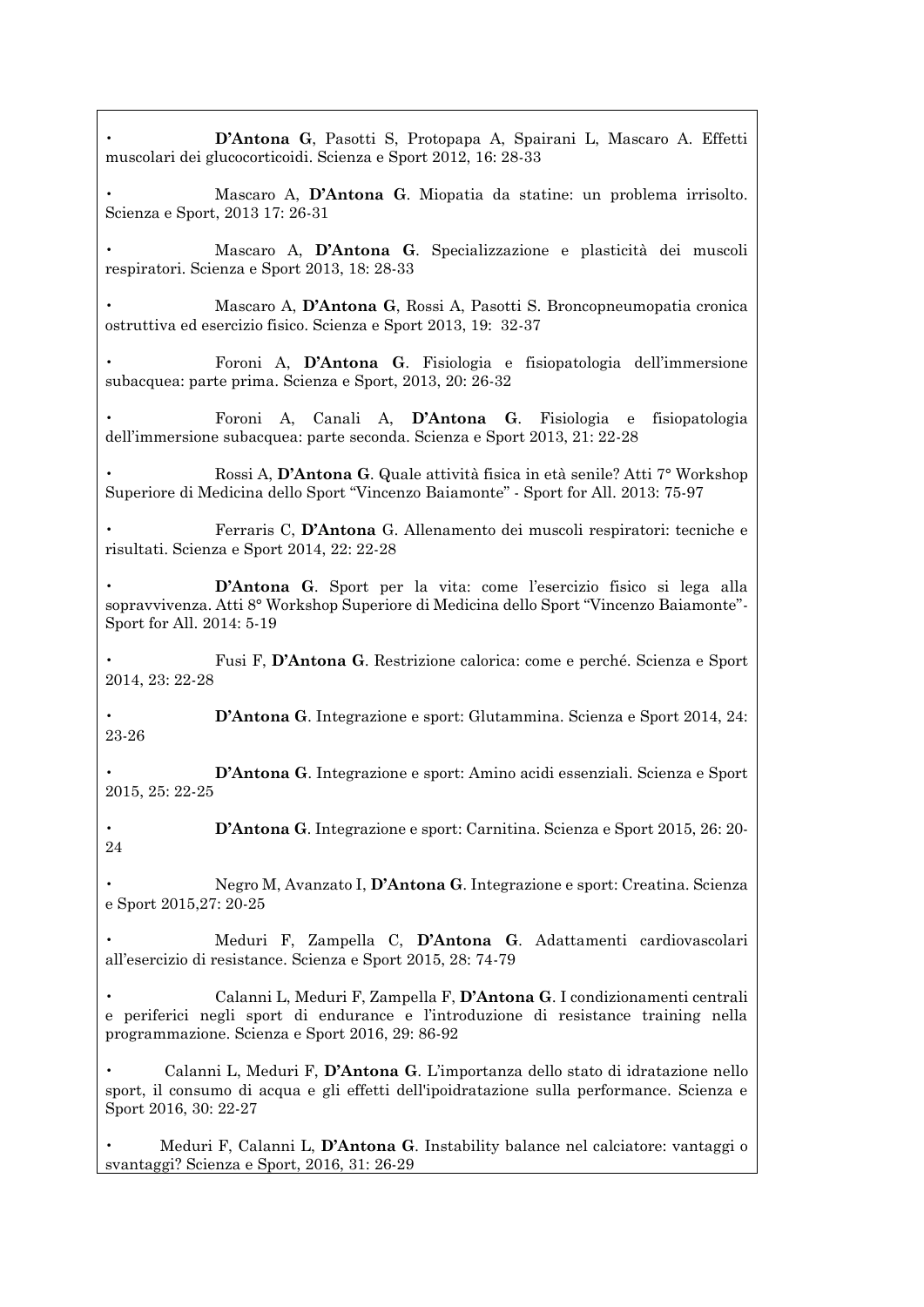• Negro M, Avanzato I, **D'Antona G**. L'invecchiamento del muscolo scheletrico: meccanismi e teorie alla base dell'aging e dell'antiaging muscolare. Scienza&Medicina. In press

• Villani C, **D'Antona G**. L'invecchiamento. Alcune importanti variabili neuromuscolari "bersaglio" dei processi fisiologici legati all'invecchiamento e le conseguenti implicazioni funzionali. Scienza e Sport 2016, 32: 22-27

• Villani C, **D'Antona G**. L'invecchiamento. Alcune importanti variabili neuromuscolari "bersaglio" dei processi fisiologici legati all'invecchiamento e le conseguenti implicazioni funzionali. Seconda parte Scienza e Sport 2017, 33:

• Meduri F, Postiglione G, **D'Antona G.** Differenze intersessuali della fatica muscolare. Scienza e Sport 2017, 34: 26-29

• Negro M, **D'Antona G**. Immunità ed esercizio fisico. Scienza e Sport 2017, 35: 28- 33

• Calanni L, Rampi L, Negro M, **D'Antona G**. EPOC: considerazioni sul consumo di ossigeno post esercizio ela qualità del recupero negli sport. Scienza e Sport 2017, 36: 24-29

• Greco D, Marzullo N, Zurlo B, **D'Antona G.** L'importanza della tecnica nello sviluppo della forza. Scienza e Sport 2018, 37: 16-24

• Vistarini A, Calanni L, Zampella C, **D'Antona G**. Fisiologia e fisiopatolgia dell'ultraendurance. Scienza e Sport 2019, 41: 24-29

• Negro M, **D'Antona G**. Amino acidi essenziali, metaboliti e vitamina D: interplay nella riabilitazione muscolare e metabolica. Quaderni di Medicina e Chirurgia. 2020. Pacini Editore.

• Negro M, Cerullo G, **D'Antona G**. Aminoacidi essenziali e glutammina: pathways metabolici convergenti per l'impiego nel paziente acuto e subacuto Pacini Editore. In press.

• Alesina M, **D'Antona G**. La gerarchia delle variabili allenanti. Scienza e Sport 2021, 44: 84-90

• Laboranti T, **D'Antona G**, Zara F, Pavia E. RPE e frequenza cardiaca: esiste una correlazione? Uno studio in atlete professioniste di pallacanestro. Scienza e Sport 2022, 54: 52-56

#### **Books**

• **D'Antona G**. AAVV. Physical Activity: Physiology, Exercise Adaptation, Prevention, Sport-therapy and Nutrition, Poletto Editore, 2019

• Cannataro R **and D'Antona G**. AAVV. First databook in nutrients. Ediermes. In preparation

#### **Books chapters,**

• **Nis**oli E, Aquilani R, **D'Antona G**. (2013) Amino Acid Supplements and Diabetes. In Bioactive Food as Dietary Interventions for Diabetes. Ronald Watson, editor, ISBN 9780123971531. UK: Academic Press. 83-96.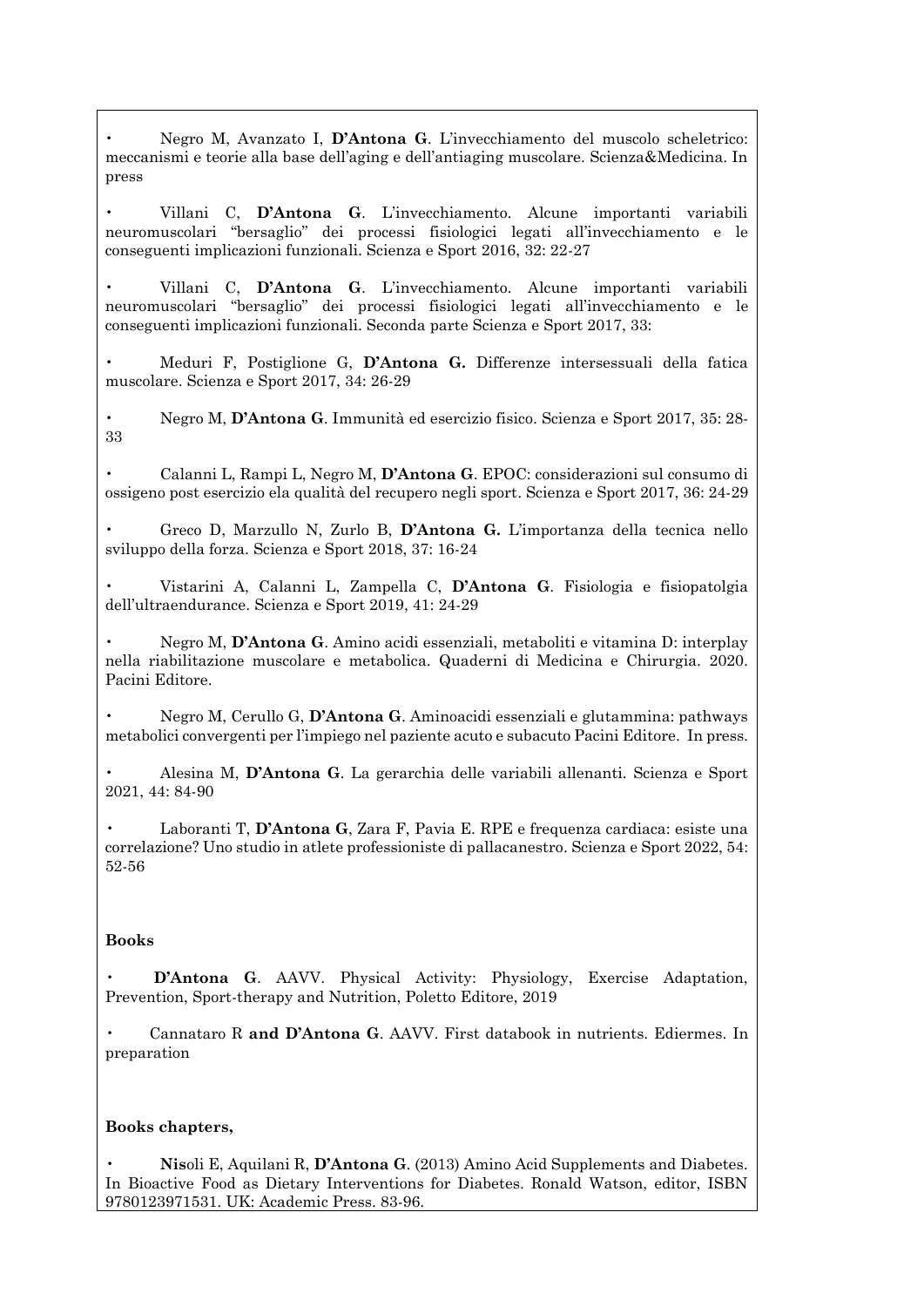**D'Antona G** (2013) Nutritional Interventions as Potential Strategy to Minimize Exercise-Induced Muscle Injuries in Sports, Muscle Injuries in Sport Medicine, Bisciotti GN, editor, ISBN: 978-953-51-1198-6, InTech, DOI: 10.5772/56590.

• **D'Antona G** (2014) Essential amino acid supplementation for the prevention and treatment of obesity in: Nutrition in the Prevention and Treatment of Abdominal Obesity. Ronald Watson, editor, ISBN: 9780124078697, Elsevier. 38: 445-456

**D'Antona G** (2015) Amino acids supplementation as nutritional therapy strategy in diabetes mellitus. In: Glucose intake and utilization in pre-diabetes and diabetes. Ronald Watson, editor, ISBN 9780128000939. Elsevier. 32: 387-401

• **D'Antona G** (2016) mTOR, nutrition and ageing. In: Molecular basis of nutrition and ageing. Marco Malavolta and Eugenio Mocchegiani, editors, ISBN: 9780128018163. Elsevier. 11: 141-153

• Negro M, Avanzato I, **D'Antona G** (2019) Creatine in skeletal muscle physiology. In Nonvitamin and Nonmineral Nutritional Supplements, Ana Sanchez Silva and Sayed Mohammad Nabavi, editors, Elsevier 2019; chapter 2.7, pp. 59-68, https://doi.org/10.1016/B978-0-12-812491-8.00008-4.

• **D'Antona G** (2020) Nutritional and Pharmacologic Aids to Performance (translation) In McArdle Essentials of Exercise Physiology translation. Piccin, chapter 4. Pp.111-143.

• **D'Antona G** (2020) Il muscolo. In Citologia e Istologia. Marco Biggioggera and Mariagrazia Bottone, editors. DeAgostini 2020, capitolo 18, pg443-468.

## **Press Release and participation in television broadcasts**

• Corriere della Sera. "Distrofie muscolari. Il rebus dell'attività fisica", 28 April 2019

• La Provincia Pavese. "Basta mezz'ora al giorno per giovare a cuore e testa", 2 April 2017

• La Provincia Pavese. "A Voghera la mappa dei tragitti a piedi che fanno consumare calorie", 2 April 2017

• Rai 2, Medicina 33, Lavori in corso, 7 March 2017

• TG3 Regione. Sport4Therapy crowdfunding, 4 January 2016

• Il Giorno. Lo sport diventa la nuova medicina per combattere le malattie croniche, 16 January 2016

• La Provincia Pavese. "Fare più sport e una corretta alimentazione. Ecco i rimedi". 8 January 2016

• La Provincia Pavese. Sport terapia, tante donazioni. Si punta a quota 20mila euro. 15 January 2016

• La Provincia Pavese. Crowdfunding, raccolti 26mila euro. 26 February 2016

• Il Giornale dello Sport. A Chiavari lo sport fa rima con prevenzione e terapia. 4 April 2016